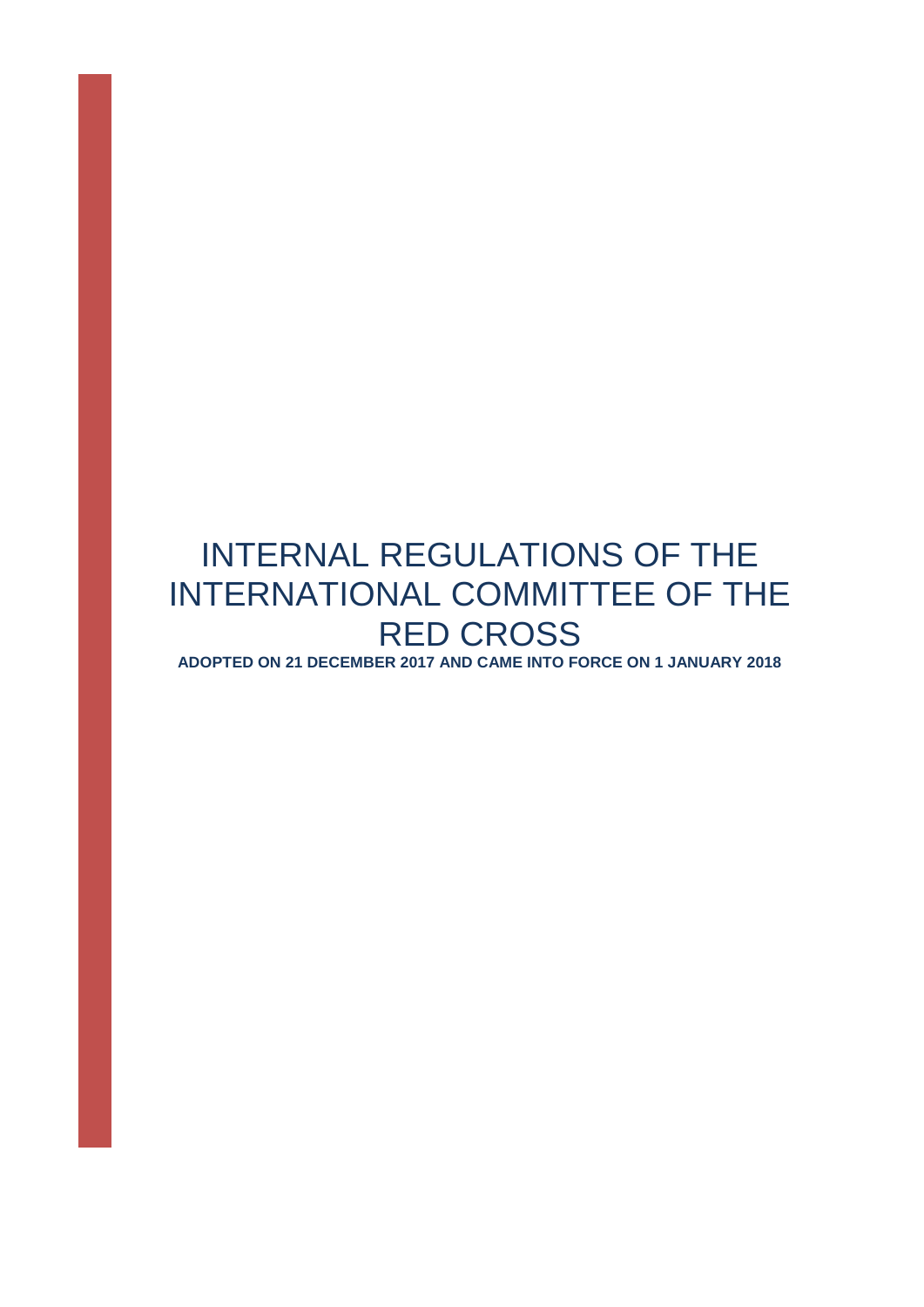## TABLE OF CONTENTS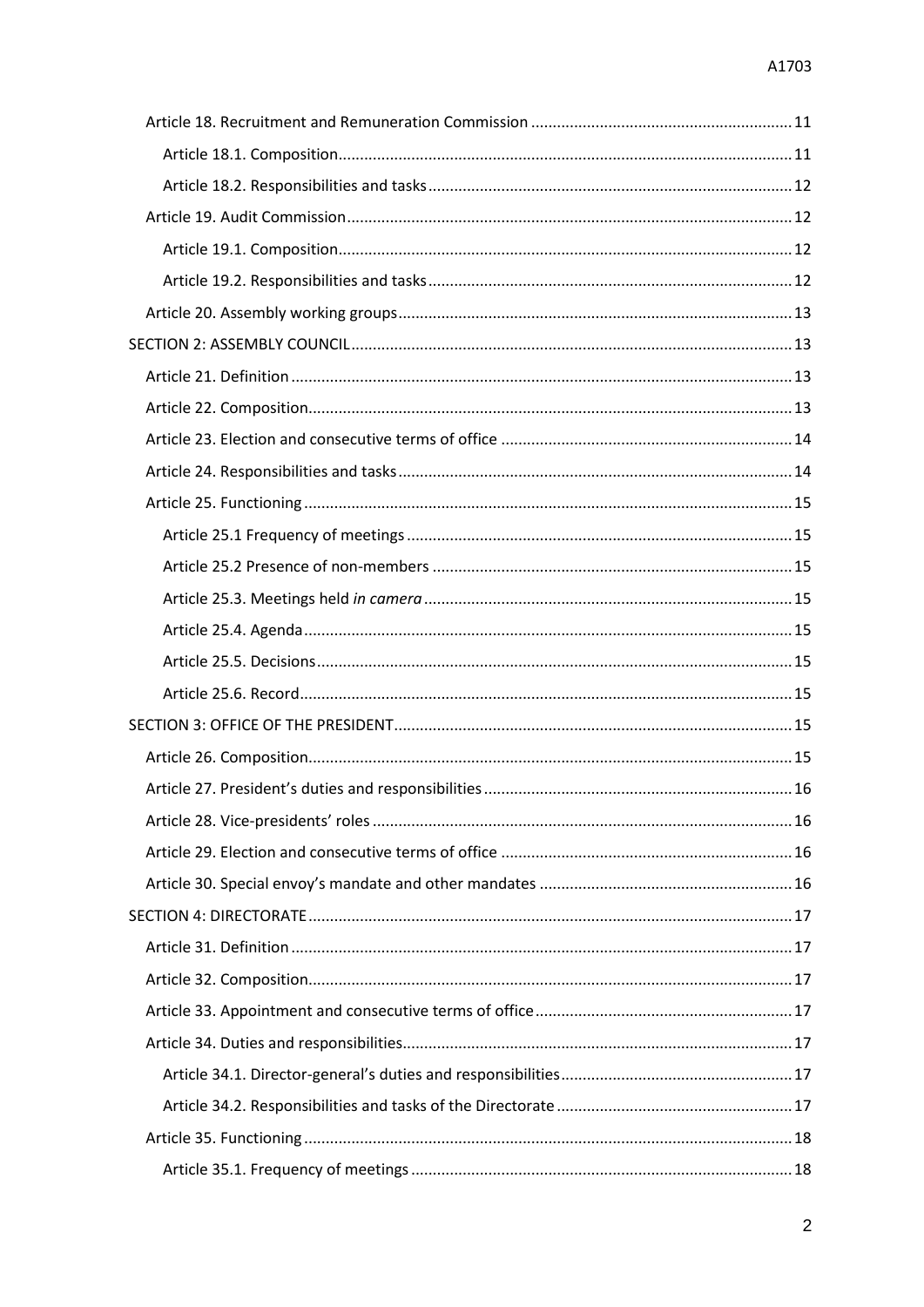| Article 45. Election, appointment and consecutive terms of the office of members of the Data |  |
|----------------------------------------------------------------------------------------------|--|
|                                                                                              |  |
|                                                                                              |  |
|                                                                                              |  |
|                                                                                              |  |
|                                                                                              |  |
|                                                                                              |  |
|                                                                                              |  |
|                                                                                              |  |
|                                                                                              |  |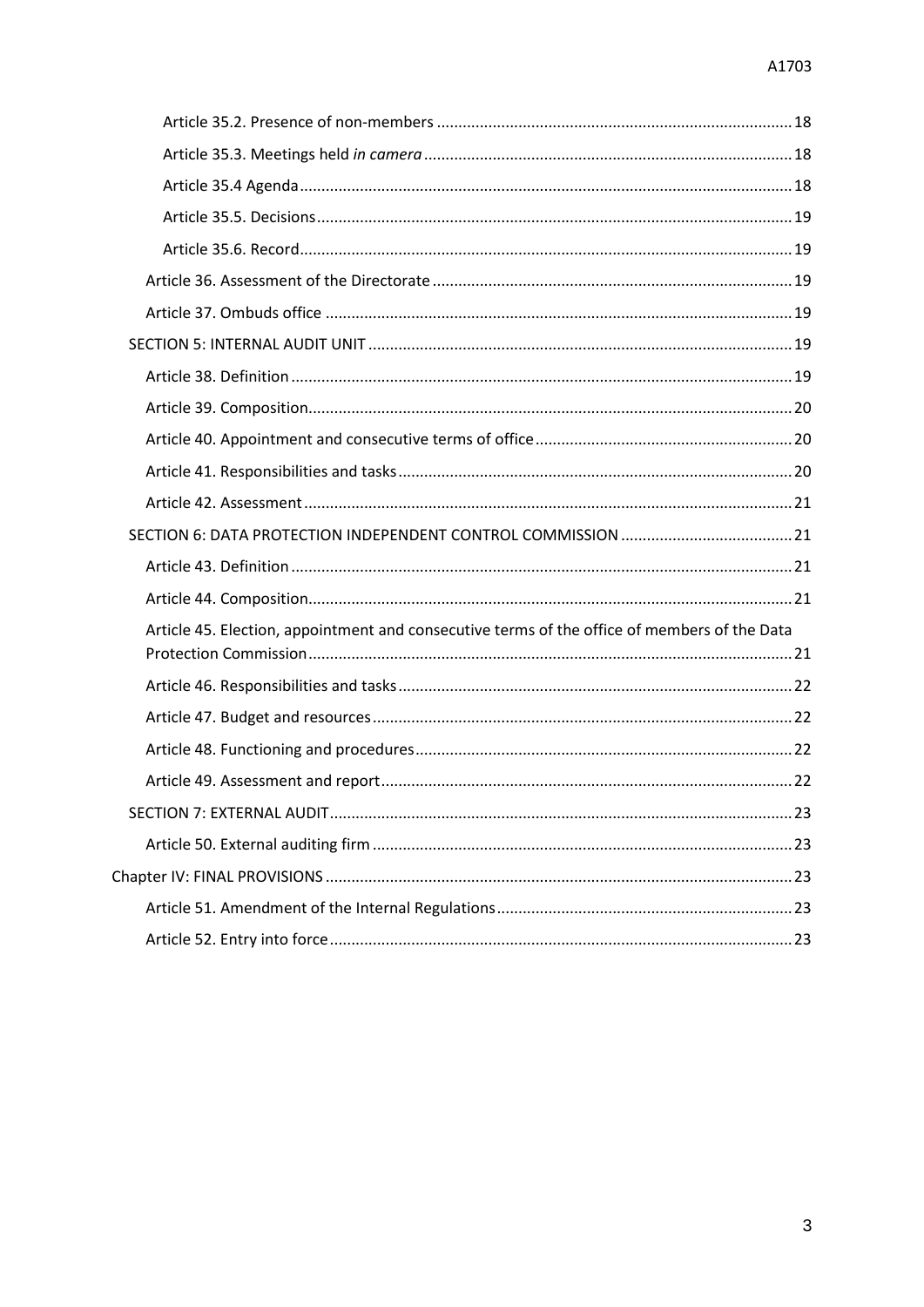# **Internal Regulations of the International Committee of the Red Cross**

*Adopted at the Assembly meeting on 21 December 2017 and came into force on 1 January 2018*

## **CHAPTER I: INTRODUCTORY PROVISION**

## <span id="page-4-1"></span><span id="page-4-0"></span>**Article 1. Purpose**

These Regulations are intended to ensure the implementation of the Statutes of the International Committee of the Red Cross (ICRC) and to regulate the activities of its governing bodies.

## **CHAPTER II: MEMBERS OF THE ICRC**

## <span id="page-4-3"></span><span id="page-4-2"></span>**Article 2. General principle**

- 1. Every member of the ICRC (hereafter "member") must be conscious of the responsibilities which this office involves. Members undertake to serve and to defend the ICRC's interests and the cause and Fundamental Principles of the International Red Cross and Red Crescent Movement (hereafter "the Movement") in all circumstances.
- 2. Members shall observe a Code of Conduct which they must sign at the beginning of their term of office.

## <span id="page-4-4"></span>**Article 3. Voluntary character**

- 1. ICRC members shall carry out their functions on a voluntary basis and receive no remuneration. The president and vice-president shall constitute exceptions to this rule.
- 2. Members shall be entitled to reimbursement of actual expenses connected with their office.
- 3. If members are assigned a mandate by the president or the Assembly Council that exceeds the framework of their office, they shall be entitled to reasonable remuneration for such mandate.
- 4. The remuneration and the reimbursement procedures mentioned in paragraphs 1 to 3 of the present article shall be determined by the Recruitment and Remuneration Commission.

# <span id="page-4-5"></span>**Article 4. Access to documents**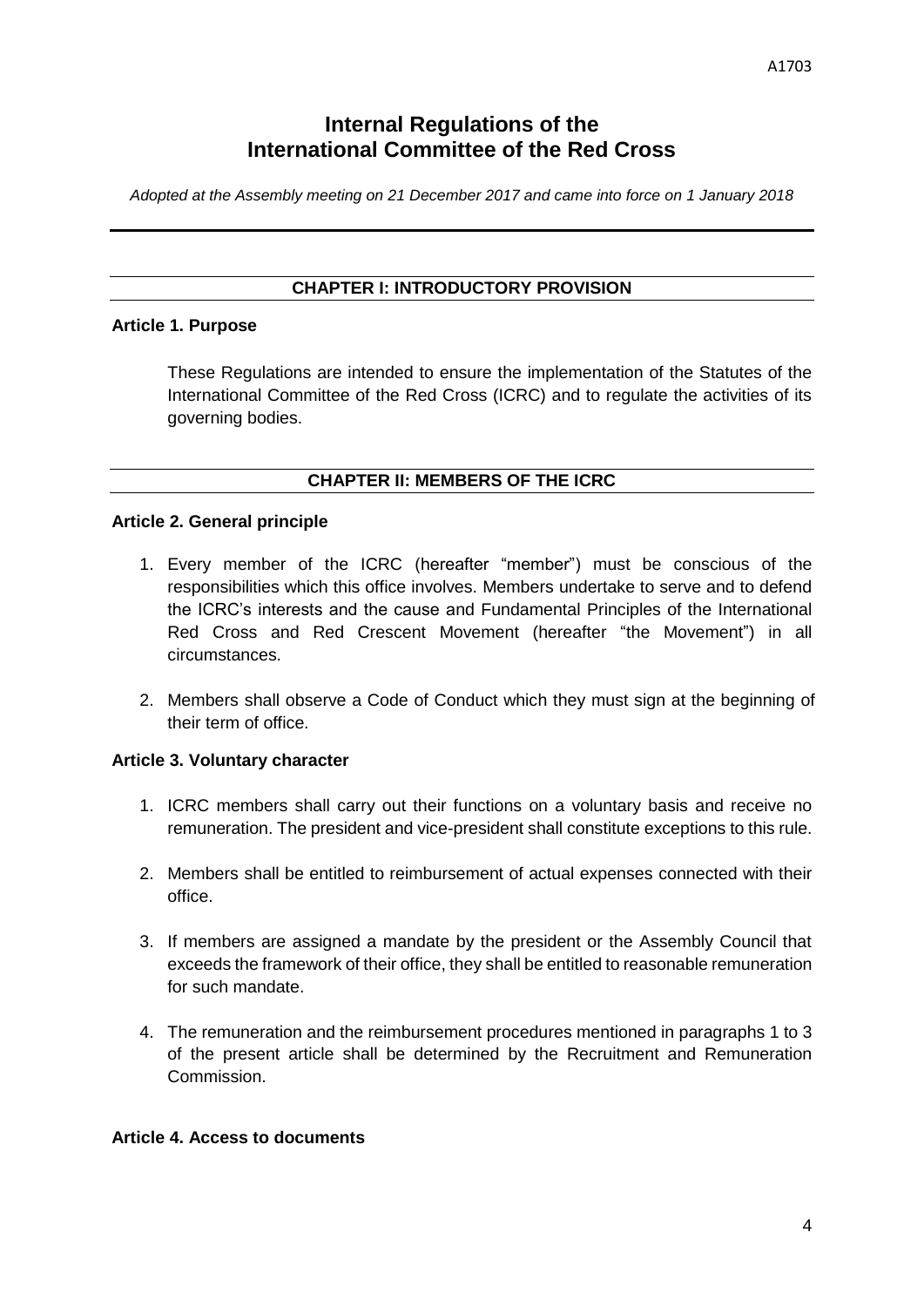- 1. During their term of office, members shall have access at all times to any documents which they need to carry out their work, in particular the records of the Assembly's meetings and those of the Assembly Council and the Directorate, as well as budgets, financial statements, and reports from ICRC governing bodies.
- 2. They shall also have access to all documents in the Archives, except for the personal files of ICRC staff.
- 3. At the end of their term of office, members shall return or destroy all working documents of a confidential nature of which they have kept copies. They are invited to place their personal documents in the ICRC Archives. Those who wish to have access to documents that are not part of the public collections and archives must submit a request to the president in this regard. Former members shall, however, retain access to their personal documents.

## <span id="page-5-0"></span>**Article 5. Participation in meetings**

Members shall keep themselves informed about the ICRC's work so as to be able to participate actively in meetings. They shall take part in the meetings of ICRC bodies, as well as meetings of the commissions and/or thematic working groups to which they belong, except where prevented from so doing by circumstances beyond their control.

## <span id="page-5-1"></span>**Article 6. Conflict of interest**

- 1. A conflict of interest exists when a member has a private financial or professional interest which may influence or be perceived as influencing his<sup>1</sup> behaviour or decisionmaking within the framework of his office as a member. Such interests can arise from personal relationships, financial involvements, or public or private commitments on the part of a member or one of his close relations.
- 2. Members are obliged to declare any current or potential conflict of interest in writing to the Audit Commission and to specify the nature of such a conflict as soon as they become aware that it exists, consider it likely to arise, or believe that a particular situation could be perceived as such. In the event of a conflict of interest, the Audit Commission shall be responsible for deciding on the appropriate steps to take and, in particular, for determining the member's level of participation in discussions and decisions concerning the subject on which there is a conflict of interest.
- 3. Members shall fill out a form each year in which they shall declare their public and private commitments outside the ICRC.

## <span id="page-5-2"></span>**Article 7. Resignation**

**.** 

 $1$  Throughout this text, pronouns and adjectives in the masculine gender apply equally to men and women, unless otherwise specified.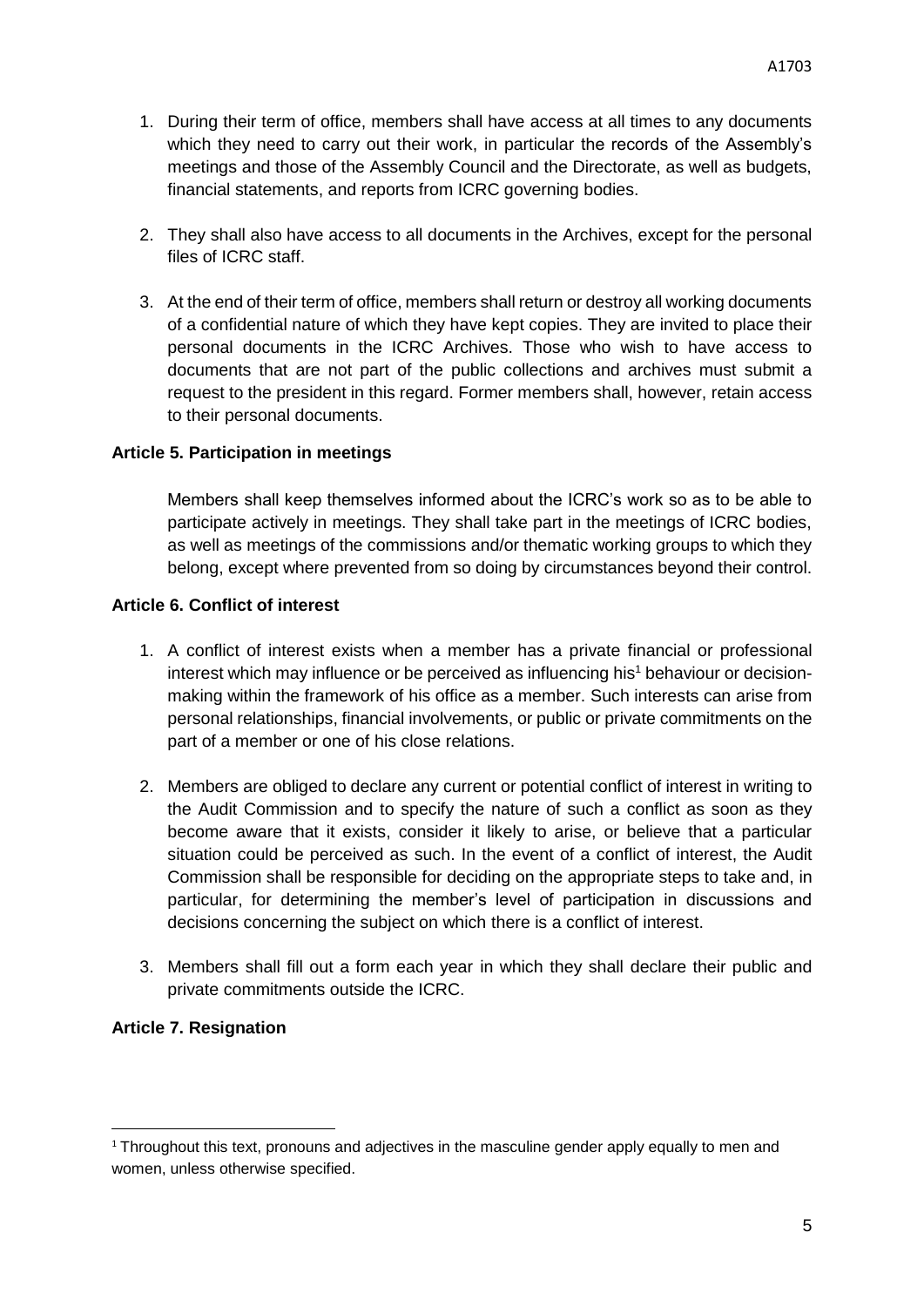- 1. Any member wishing to resign his office shall submit a signed letter stating the effective ending date of his mandate to the president. In the absence of such stipulation, the member's mandate shall end on the date his letter is received by the president.
- 2. Before taking note of such a resignation, the Assembly may request the resigning member to express his views.

## <span id="page-6-0"></span>**Article 8. Expulsion**

- 1. The Assembly can expel a member on just and proper grounds. In particular, violation of the Code of Conduct shall be considered just and proper grounds for expulsion.
- 2. Complaints and allegations regarding a member's violation of the Code of Conduct shall be addressed to the president or the vice-president, who shall bring the matter before the Assembly if he considers that the situation requires it to take a decision.
- 3. Situations of incompatibility (Article 6 of the Code of Conduct) shall in any case be submitted to the Assembly, which shall decide whether an activity, an office, a participation or a situation is incompatible with being a member of the ICRC. If circumstances permit and it so deems appropriate, the Assembly can place the member on temporary leave until such time as the situation creating the incompatibility has been abolished.
- 4. Before any decision is taken, the member concerned has the right to be heard, i.e. the right to be informed of the pertinent facts and to state his views in person or in writing.
- 5. Until the Assembly decides on a proposal for expulsion, the president can temporarily suspend the member concerned and deprive him of all or part of the rights, prerogatives and functions deriving from his status as a member.
- 6. Expulsion requires a two-thirds majority of the votes cast.

## <span id="page-6-1"></span>**Article 9. Honorary members**

- 1. The Assembly can designate former members as honorary members.
- 2. Honorary members shall be invited to talks with the office of the president on current operations and strategic questions at least once a year, on the sidelines of the Assembly's last meeting of the year.
- 3. They shall receive regular updates on the ICRC's current operations and institutional affairs.

## **CHAPTER III: GOVERNING BODIES**

## <span id="page-6-3"></span><span id="page-6-2"></span>**Article 10. ICRC governing bodies**

The governing bodies of the ICRC are: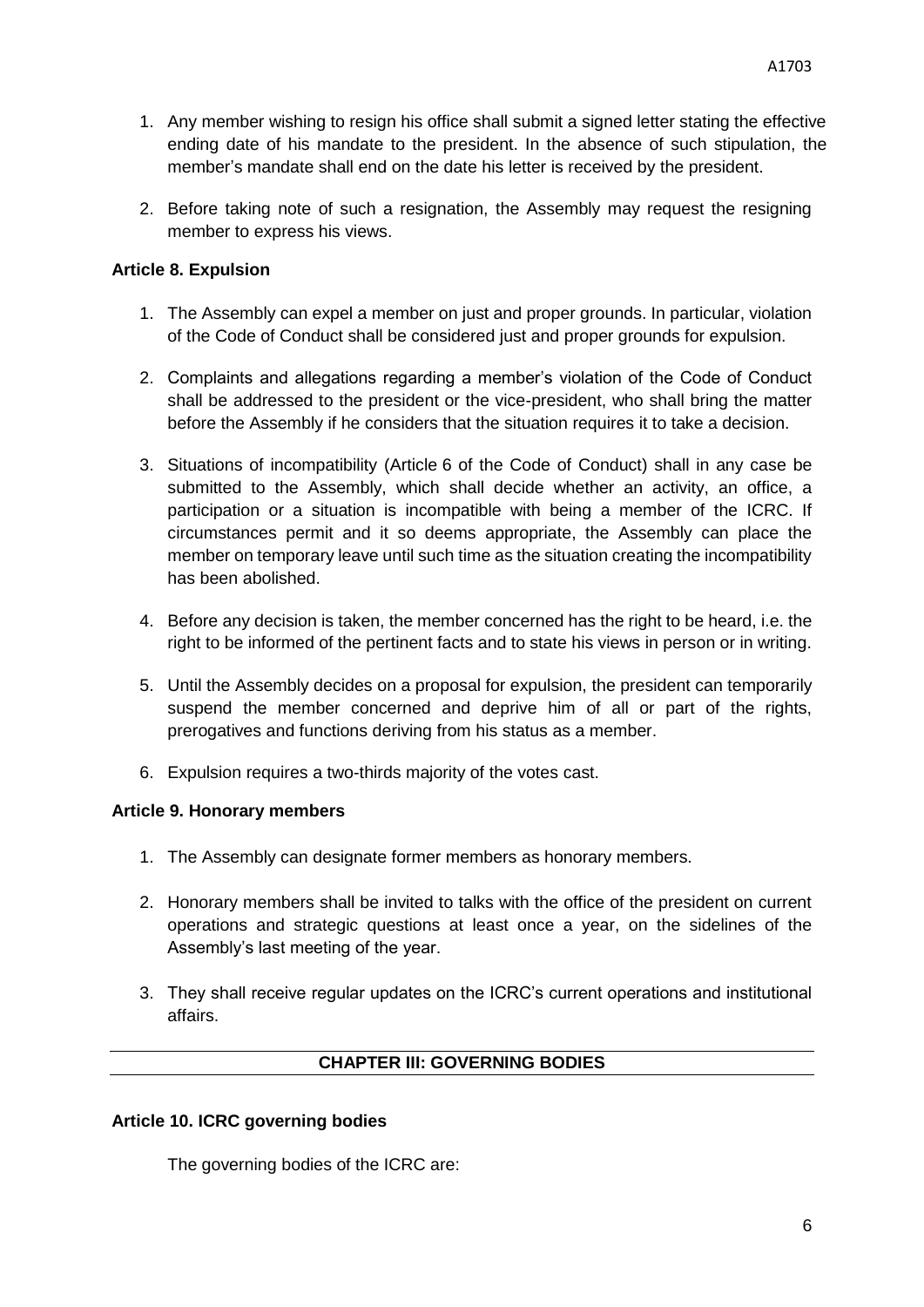- (a) the Assembly;
- (b) the Assembly Council;
- (c) the Office of the President;
- (d) the Directorate;
- (e) the Internal Audit Unit;
- (f) the Data Protection Independent Control Commission (Data Protection Commission).

## <span id="page-7-0"></span>**SECTION 1: ASSEMBLY**

## <span id="page-7-1"></span>**Article 11. Definition**

The Assembly is the ICRC's supreme governing body. It is in charge of oversight of the organization and ensures that it carries out its mission. It defines the ICRC's institutional strategy, formulates doctrine and approves the budget and accounts.

## <span id="page-7-2"></span>**Article 12. Composition**

The Assembly shall comprise between 15 and 25 members of the ICRC. It shall be collegial in character.

## <span id="page-7-3"></span>**Article 13. Responsibilities and tasks**

The Assembly has the following inalienable tasks:

- 1. To decide on the admission and expulsion of members.
- 2. To define the framework for cooperation and relations with the components of the Movement.
- 3. To recognize any new National Society fulfilling the conditions for recognition as defined in the Statutes of the Movement.
- 4. To adopt:
	- (a) the ICRC's Statutes and Internal Regulations;
	- (b) the institutional strategy;
	- (c) the ICRC's policies;
	- (d) the general guidelines for the development of international humanitarian law;
	- (e) the annual objectives and budget;
	- (f) the audited financial statements.
- 5. To elect:
	- (a) the members of the ICRC;
	- (b) the president, vice-president and, where applicable, a second vice-president;
	- (c) the members of the Assembly Council;
	- (d) the members of the standing commissions;
	- (e) the members of the Data Protection Commission.
- 6. To appoint: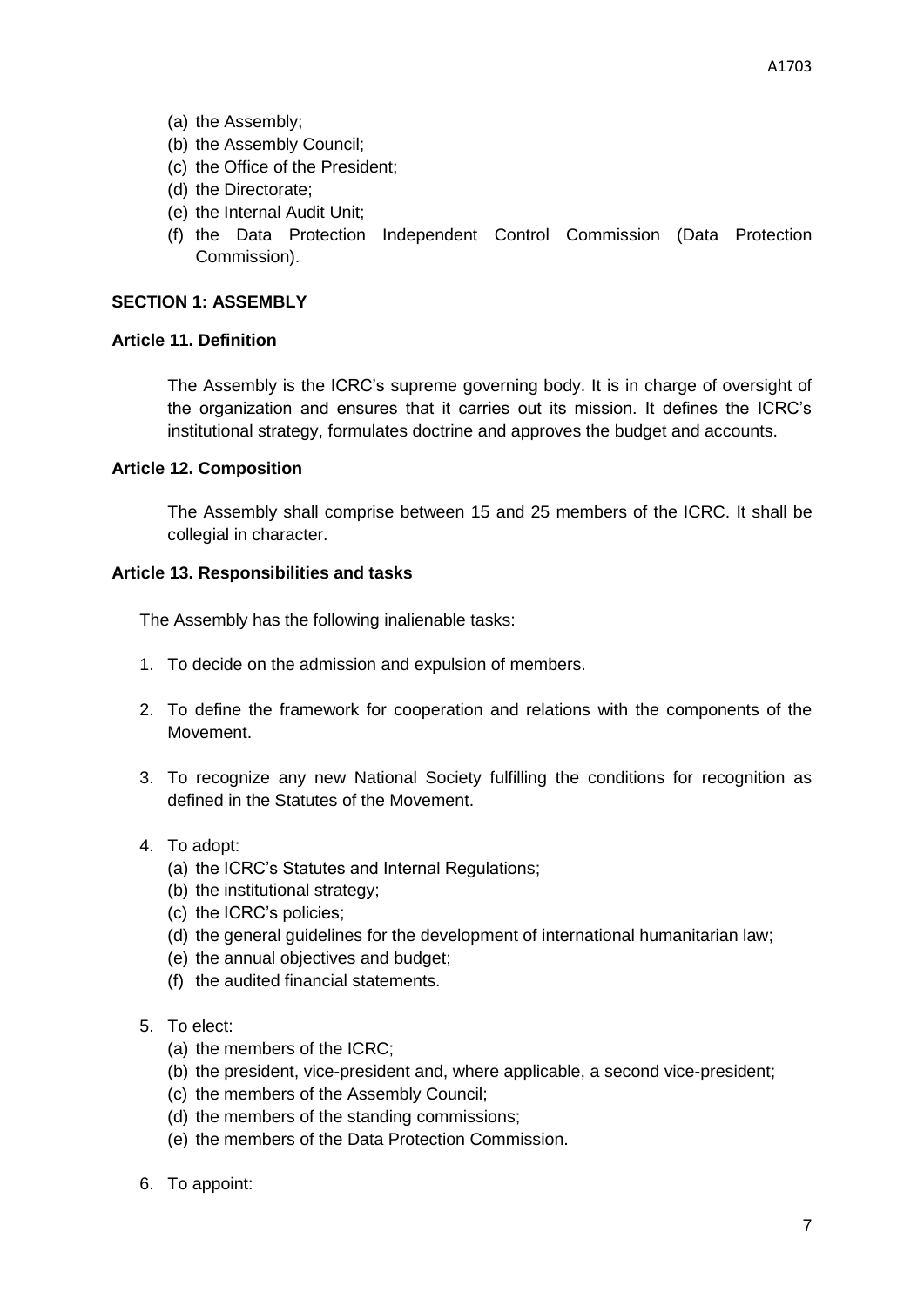- (a) honorary members;
- (b) the director-general (from among the candidates proposed by the president);
- (c) the members of the Directorate (from among the candidates proposed by the director-general after consulting the president);
- (d) the head of the Internal Audit Unit (from among the candidates proposed by the Audit Commission);
- (e) the Assembly and Assembly Council secretary (from among the candidates proposed by the president);
- (f) ICRC members to be members of foundations, commissions other than the standing commissions (see Articles 13.5(d) and 17 ff.) or other bodies connected with the ICRC by statutes or other rules;
- (g) the body responsible for the external audit (from among the candidates proposed by the Audit Commission);
- (h) the two outside experts to the Data Protection Commission, one of whom to chair it.

# <span id="page-8-0"></span>**Article 14. Election of members and consecutive terms of office**

# <span id="page-8-1"></span>**Article 14.1. Recruitment of members**

The Assembly shall ensure the periodic renewal of the members and ensure that the responsibilities assigned to the Assembly remain under its control. It shall delegate recruitment planning to the Recruitment and Remuneration Commission.

## <span id="page-8-2"></span>**Article 14.2. Initial ballot**

- 1. When proposals for the recruitment of new members are referred to the Assembly, it shall engage in an initial exchange of views.
- 2. If the Assembly wants further information, the Recruitment and Remuneration Commission shall undertake further investigation and report back to the Assembly.
- 3. When the Assembly has sufficient information, it shall using the procedure set out in Article 14, paragraph 3, and by a majority of votes cast – nominate the candidates to be voted on.
- 4. No candidate shall be informed of his candidacy until after he has been nominated as the outcome of the initial ballot.

# <span id="page-8-3"></span>**Article 14.3. Main ballot**

- 1. A vote shall be held by secret ballot. Each member shall receive a ballot paper bearing the name of the person proposed.
- 2. Members who are unable to attend the meeting at which the election is held are entitled to vote by post. An absent member's vote shall be not counted if he has not submitted his sealed ballot to the Assembly's secretariat office before the meeting.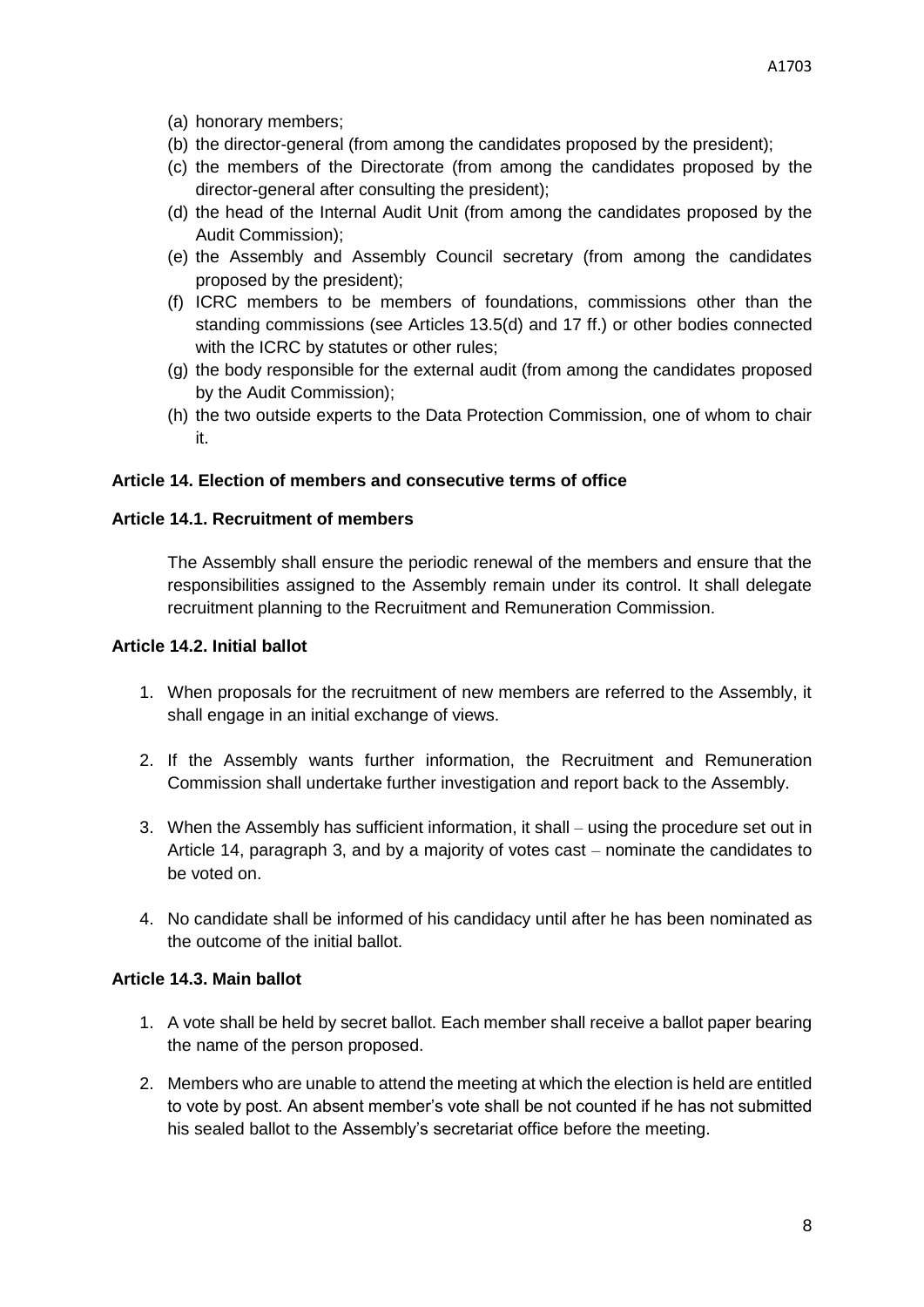- 3. To be elected, a candidate must obtain at least two-thirds of the votes cast and be approved by a majority of the members.
- 4. A candidate who has not obtained the requisite majority may subsequently be renominated for election. The election has no effect unless the person elected agrees to it.
- 5. Every returned ballot shall count as a vote. Only those which are completed with a "yes" shall count as a vote in favour of the person proposed. Ballots that are left blank or are null and void shall count as votes cast.
- 6. Two members appointed by the Assembly as scrutineers shall communicate to the chair, in writing, the result of the ballot and shall destroy the ballots.

## <span id="page-9-0"></span>**Article 14.4. Terms of office**

- 1. The president and the newly elected member shall agree on the date for the member to take up his post.
- 2. Members shall be limited to three consecutive four-year mandates. The last mandate shall finish on 31 December of the fourth year of that mandate.
- 3. Balloting for re-election shall be conducted in accordance with Article 14, paragraph 3. The member standing for re-election may not take part in the vote.
- 4. A member's term of office may end as a result of his failure to be re-elected, his resignation – which he can submit at any time – or his expulsion by the Assembly on just and proper grounds.
- 5. The age limit is 72 years. ICRC members' terms of office shall finish no later than 31 December of the year in which they reach that age.

## <span id="page-9-1"></span>**Article 15. Functioning**

## <span id="page-9-2"></span>**Article 15.1. Language**

The Assembly's usual language is French. English may also be used in Assembly meetings.

## <span id="page-9-3"></span>**Article 15.2. Frequency of meetings**

- 1. In principle, the Assembly shall have six ordinary meetings per year.
- 2. An extraordinary meeting may be held if the president, the vice-president or at least three members so request.

## <span id="page-9-4"></span>**Article 15.3. Presence of non-members**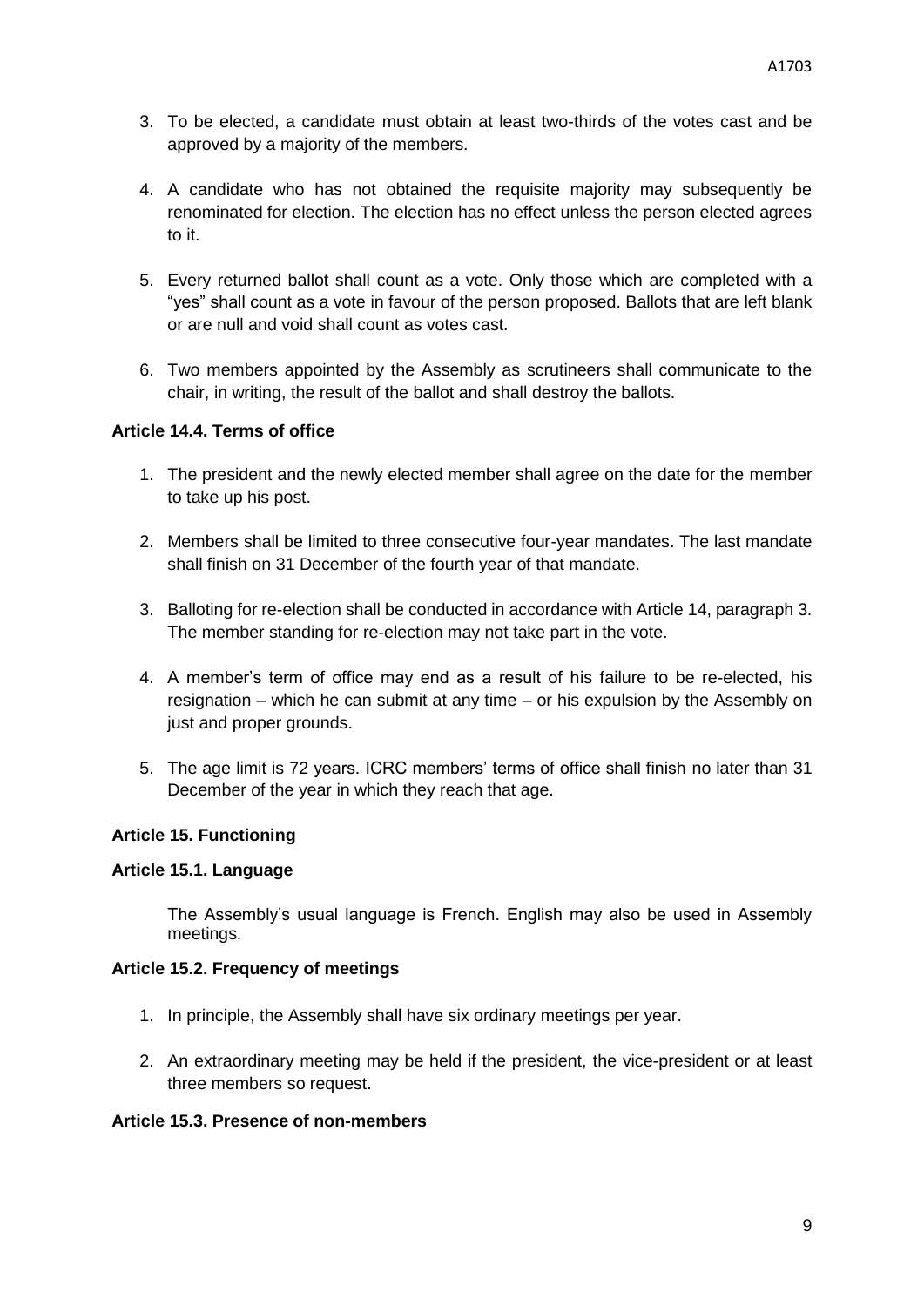- 1. The director-general shall attend the Assembly meetings. If he is unable to be present, his deputy may attend the meetings. Directors shall be invited depending on the agenda.
- 2. The head of the Internal Audit Unit may attend the Assembly meetings.
- 3. Other persons may be invited to Assembly meetings by the president, either to contribute to the deliberations or for their own information.

#### <span id="page-10-0"></span>**Article 15.4. Meetings held** *in camera*

- 1. Members of senior management and the Internal Audit Unit shall not be present at a meeting held *in camera*. However, non-ICRC members may be invited to the meeting.
- 2. Except in an emergency, a meeting held *in camera* shall be scheduled and placed on the agenda at an open meeting.
- 3. The names of the persons participating in a meeting held *in camera* and the subjects to be discussed shall be included in the agenda.
- 4. A meeting may also be held *in camera* at the request of a member of the Assembly.
- 5. Unless the president decides otherwise, the Assembly secretary shall prepare the record of the meeting.
- 6. Access to the record by persons other than members shall be subject to the president's authorization.
- 7. The record shall be approved at a subsequent meeting held *in camera.*
- 8. After a meeting held *in camera*, the president shall inform the director-general and the head of the Internal Audit Unit of the decisions taken.
- 9. The formal decisions taken at a meeting held *in camera* shall be communicated to any person involved in their implementation.

#### <span id="page-10-1"></span>**Article 15.5. Agenda**

- 1. The Assembly shall vote on any change in the agenda before its final adoption.
- 2. Any point of order shall be put to a vote immediately.

## <span id="page-10-2"></span>**Article 15.6. Decisions**

- 1. A quorum shall be established by a majority of members.
- 2. The Assembly shall make every reasonable effort to take decisions by consensus. If a consensus cannot be achieved, decisions shall be taken by a simple majority of the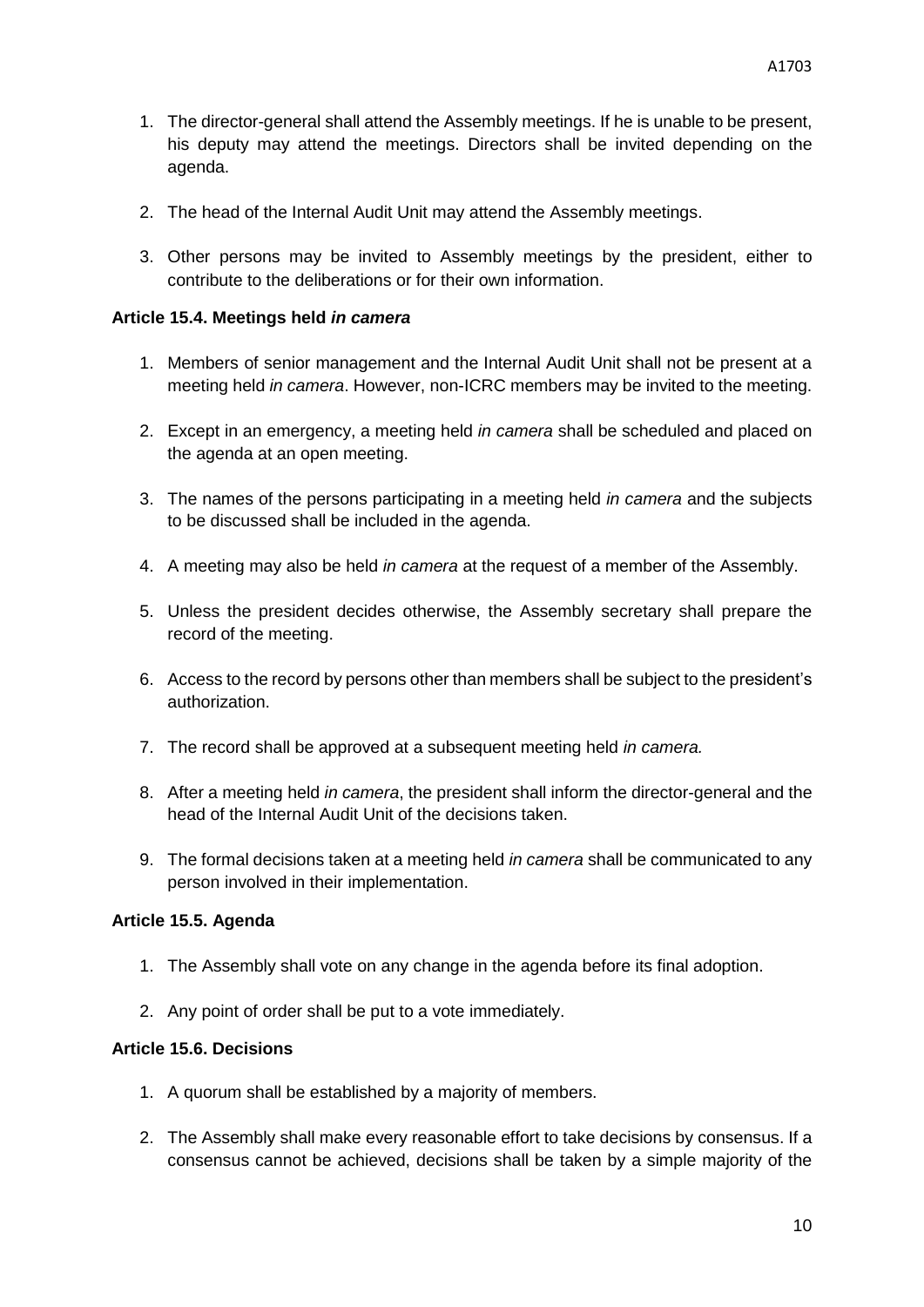members present and voting, unless the present Regulations provide otherwise. Where the number of votes is equal, the president shall cast the deciding vote.

3. Voting shall be by a show of hands, unless a secret ballot is required by the present Regulations or requested by a member.

## <span id="page-11-0"></span>**Article 15.7. Record**

- 1. The record of the meeting shall be prepared by the précis-writers.
- 2. The record shall clearly mention the wording of the decisions taken and the follow-up requested.
- 3. The record shall be communicated to all members and submitted to the Assembly for its approval at the beginning of the next meeting.
- 4. When a member wants one or more of his statements to be attributed to him by name, he must make this known during the meeting.
- 5. The record shall be proof of the decisions taken at a meeting.

## <span id="page-11-1"></span>**Article 16. Assessment of the Assembly**

Every two years, the Assembly shall undergo self-assessment by the members. The latter shall assess their own performance and the functioning of the ICRC's governing bodies by identifying improvements that could be made.

## <span id="page-11-2"></span>**Article 17. Assembly commissions**

- 1. The Assembly's standing commissions are:
	- (a) the Recruitment and Remuneration Commission; and
	- (b) the Audit Commission.
- 2. The Assembly's commissions shall be composed solely of ICRC members.
- 3. The commissions shall report to the Assembly on their work, in writing, at least once a year.
- 4. The Assembly may establish such other commissions as it considers necessary.

## <span id="page-11-3"></span>**Article 18. Recruitment and Remuneration Commission**

## <span id="page-11-4"></span>**Article 18.1. Composition**

- 1. The Recruitment and Remuneration Commission shall comprise between five and seven members.
- 2. The Assembly shall elect the Commission's members and chair by secret ballot. Candidates must be elected by a simple majority of ICRC members.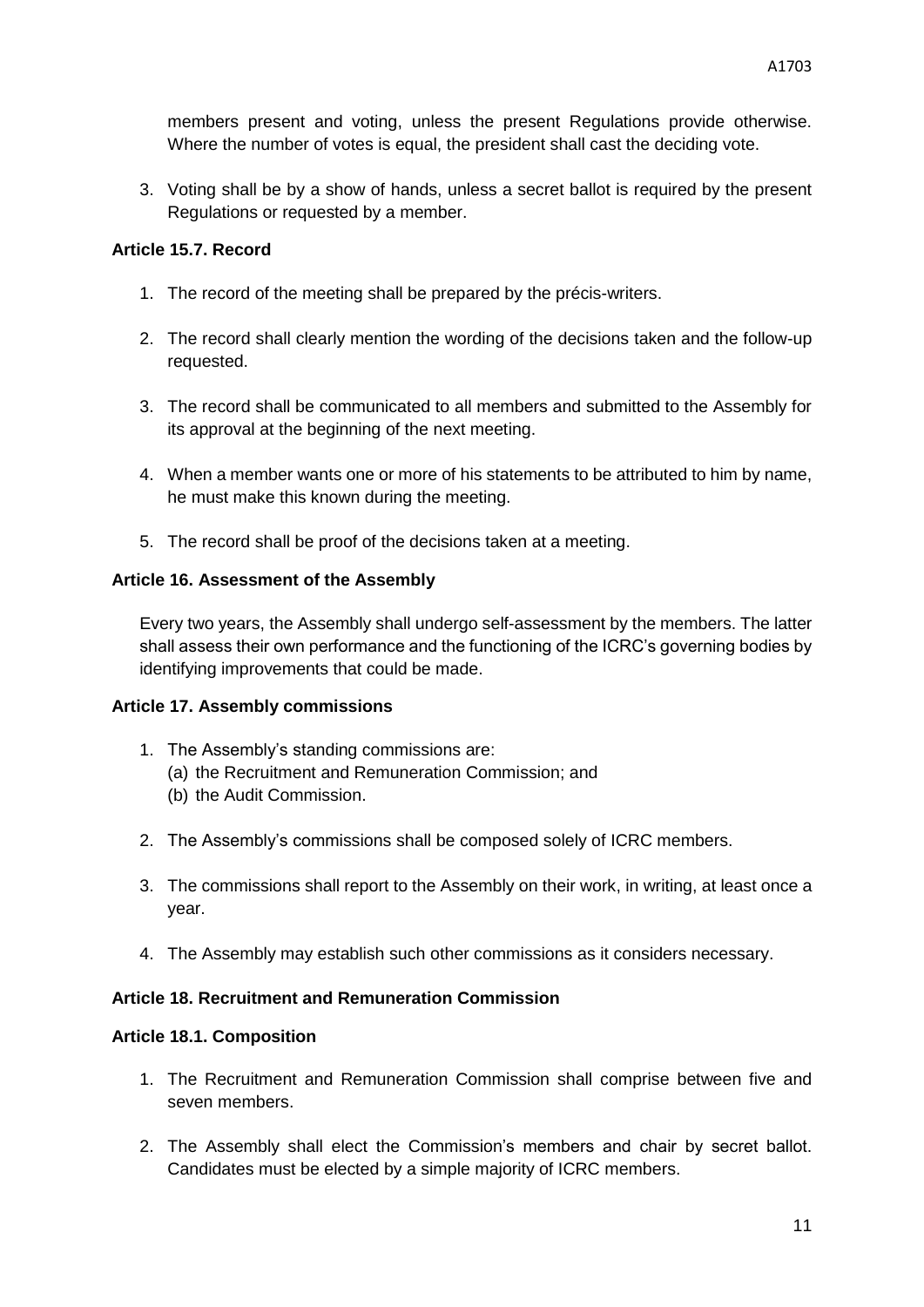- 3. The Commission shall designate its secretary from among its members and determine his term of office.
- 4. The Commission shall meet as and when necessary and shall be convened by its chair.

## <span id="page-12-0"></span>**Article 18.2. Responsibilities and tasks**

- 1. The Recruitment and Remuneration Commission's task is to consider at all times the recruitment of new members; with the Assembly's consent it determines the selection criteria and ensures a good distribution of the areas of expertise useful to the ICRC. The Commission shall identify and propose potential candidates to the Assembly and manage the succession plan for the members. ICRC members are invited to propose new members to the Commission.
- 2. The Commission shall be responsible for the integration of new members.
- 3. It shall determine the remuneration allocated to the president and vice-president of the ICRC, to the members of the Directorate, and to the head of the Internal Audit Unit.
- 4. It shall determine the allowances granted to members in carrying out their work and the compensation awarded to members within the framework of a special mandate, in particular when they act as special envoys.
- 5. It shall determine the allowances granted to the chair of the Data Protection Commission.

# <span id="page-12-1"></span>**Article 19. Audit Commission**

## <span id="page-12-2"></span>**Article 19.1. Composition**

- 1. The Audit Commission shall comprise five members who shall not be members of the Assembly Council.
- 2. The Assembly shall elect the Commission's members and chair by secret ballot. Candidates must be elected by a simple majority of ICRC members.
- 3. The head of the Internal Audit Unit shall be the secretary of the Commission.
- 4. In principle, the Commission shall have six meetings per year, but it can also meet at other times as and when necessary. It shall be convened by its chair.

## <span id="page-12-3"></span>**Article 19.2. Responsibilities and tasks**

1. The Commission's task shall be to assist and advise the Assembly in its task of ultimate oversight of the ICRC's work.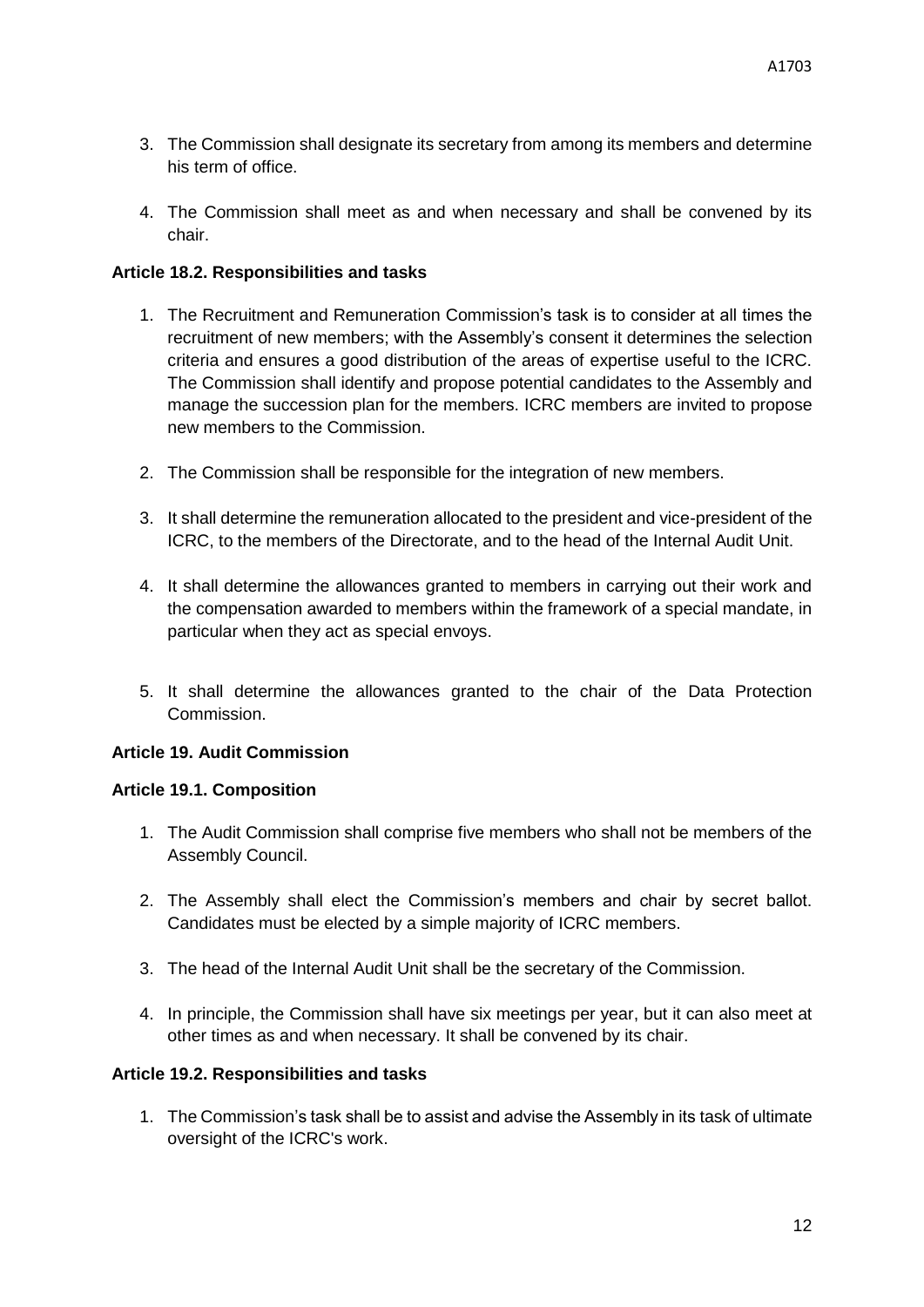- 2. It shall draw up the list of responsibilities and tasks and the annual contract of the external auditing firm and submit them to the Assembly for approval.
- 3. It shall verify that the Assembly's decisions are properly carried out.
- 4. It shall ensure that the ICRC's goals are implemented in an effective and economical manner and that risks are managed efficiently.
- 5. It shall decide what steps to take when a member has a conflict of interest.
- 6. As part of its work, the Commission may entrust specific tasks to the Internal Audit Unit and to the external auditing firm. It shall familiarize itself with their reports and ensure that they are followed up.

## <span id="page-13-0"></span>**Article 20. Assembly working groups**

- 1. The Assembly may entrust a mandate to a working group and designate its chair. Each group shall draw up its list of responsibilities and tasks and inform the president of them.
- 2. The working groups' task is to guide senior management and/or to lay the groundwork for discussions in the Assembly of items on the agenda by calling on members' specific areas of expertise.
- 3. The working groups shall be composed of ICRC members. Senior management, the Internal Audit Unit and persons from outside the organization may be invited to their meetings.
- 4. The working groups shall have no decision-making power, but shall make recommendations to the Assembly and other ICRC bodies.
- 5. The members of a working group shall be appointed by the Assembly based on the interest they have expressed in being a member.

## <span id="page-13-1"></span>**SECTION 2: ASSEMBLY COUNCIL**

## <span id="page-13-2"></span>**Article 21. Definition**

The Assembly Council is a sub-body of the Assembly. It ensures the smooth functioning of the ICRC, in particular as regards human resources management and financial management, and aids the Assembly in its tasks. To that end, the Assembly Council communicates regularly with the Directorate.

## <span id="page-13-3"></span>**Article 22. Composition**

1. The Assembly Council shall be composed of five to seven members, including the president and vice-president.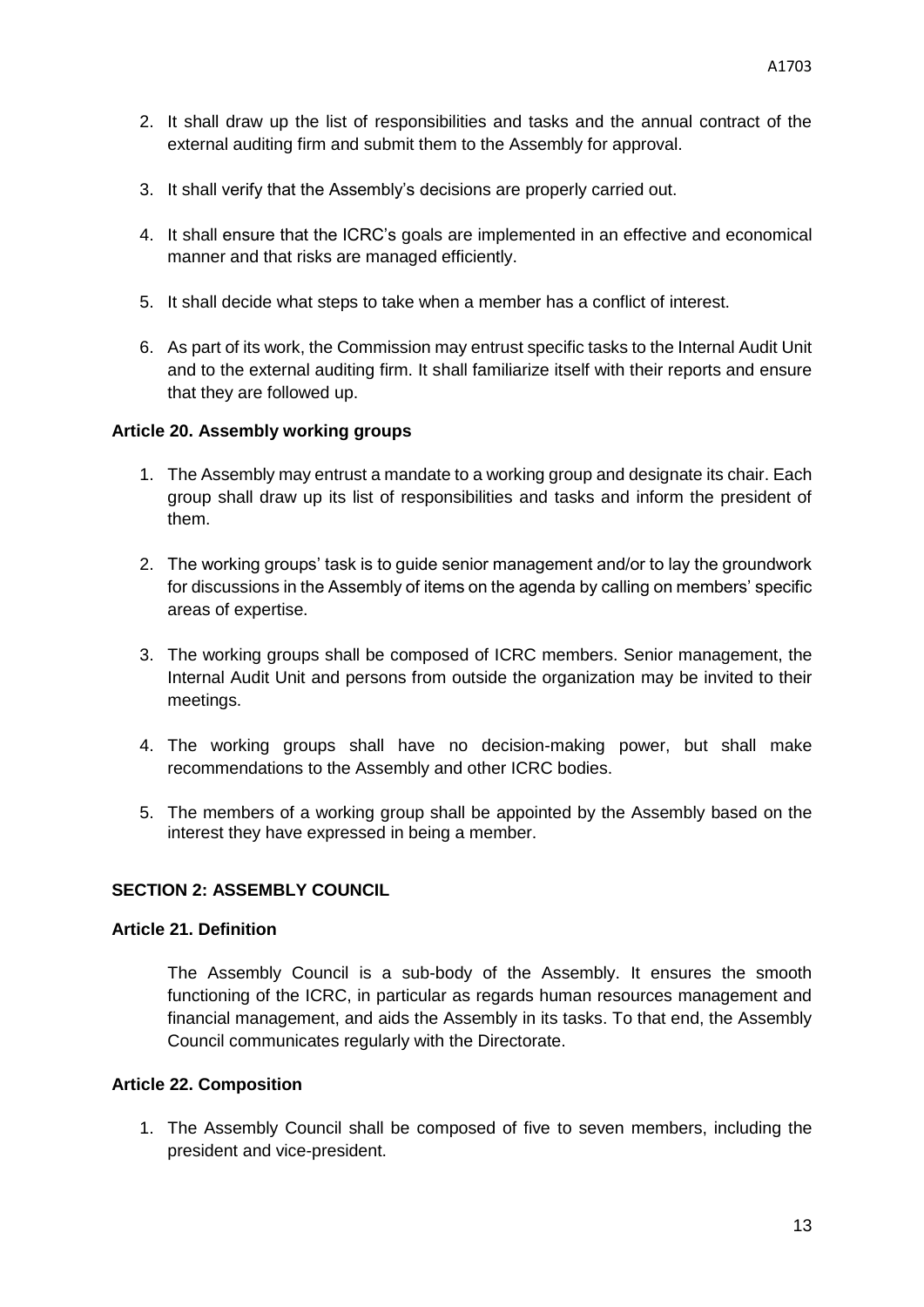2. In cases where the president and vice-president are unable to attend, the Assembly Council shall appoint one of its members to chair its meetings.

## <span id="page-14-0"></span>**Article 23. Election and consecutive terms of office**

- 1. In addition to the president and vice-president, who are automatically members of the Assembly Council, the other members of the Assembly Council shall be elected by the Assembly for a four-year term or until the end of their mandate as members.
- 2. Members of the Assembly Council may not belong to the Audit Commission.
- 3. When a post becomes vacant, eligible members interested in becoming candidates shall so inform the president, who may also ask a member to present his candidature. The president shall submit the candidatures to the Assembly and express his opinion before the election.
- 4. There shall be a separate election and re-election for each member of the Assembly Council, in accordance with the procedure set out in Article 14, paragraphs 3 and 4(3).
- 5. The president and the member elected shall agree on the date when he will take up his post.

## <span id="page-14-1"></span>**Article 24. Responsibilities and tasks**

- 1. The Assembly Council shall lay the groundwork for discussions on subjects that come before the Assembly.
- 2. The Council shall approve budget extensions, including significant changes in the objectives of an operation.
- 3. It shall follow up on and monitor the implementation of the strategic objectives and major institutional projects.
- 4. It shall prepare for the Assembly's discussions on financial management, in particular:
	- (a) changes in the financial reserves with a view to obtaining the Assembly's approval of the financial statements;
	- (b) the financial statements of the funds and foundations connected with the ICRC;
	- (c) the budgets.
- 5. It shall approve all changes in the number of Directorate departments.
- 6. The Council shall take part in identifying persons likely to occupy posts as directors and the post of director-general.
- 7. It shall appoint the Directorate's deputies (from among the candidates proposed by the latter).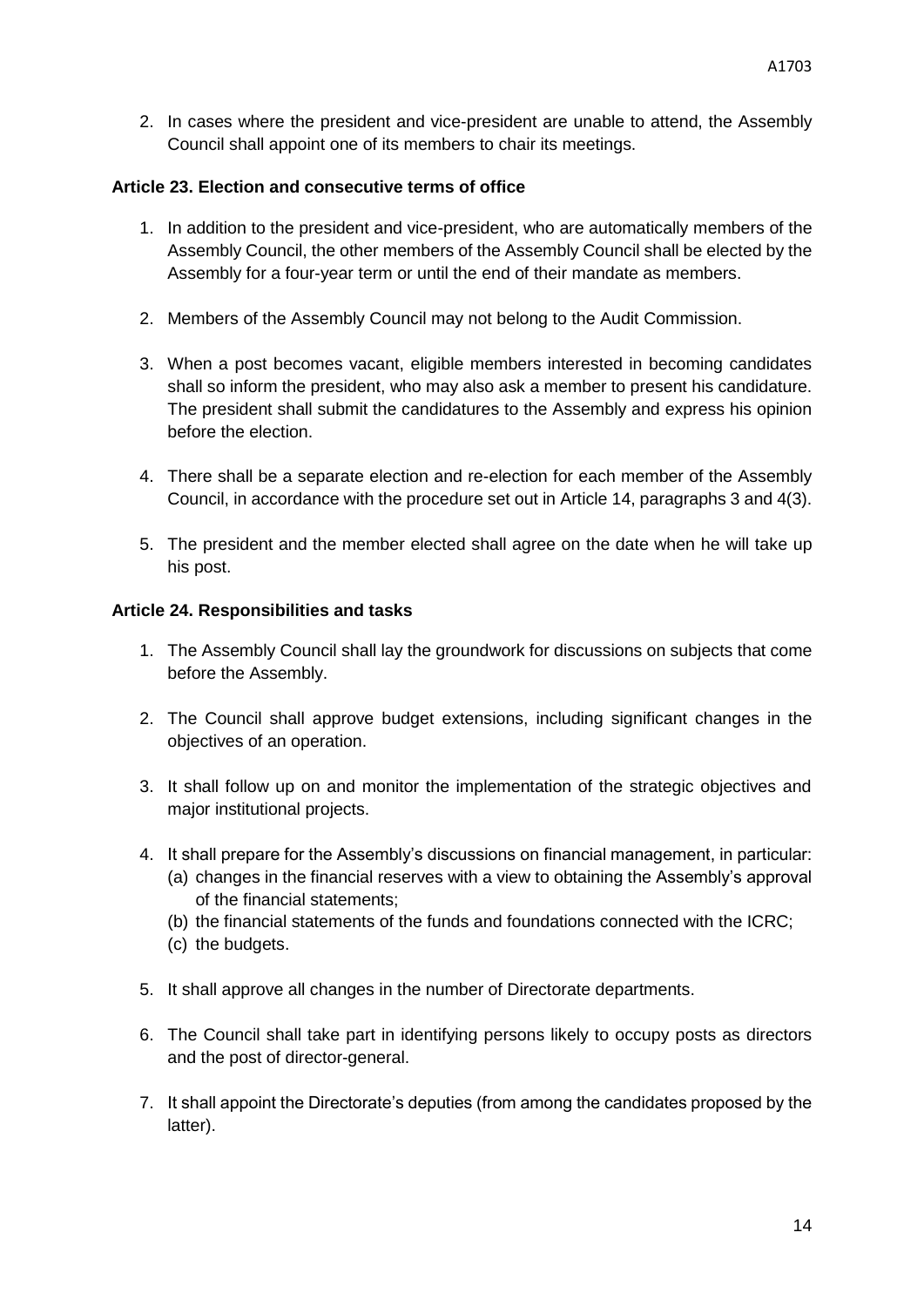8. In situations requiring an urgent decision, the Assembly Council may carry out any of the Assembly's responsibilities. Any decision taken on this basis must be confirmed subsequently by the Assembly.

## <span id="page-15-0"></span>**Article 25. Functioning**

## <span id="page-15-1"></span>**Article 25.1 Frequency of meetings**

- 1. In principle, the Assembly Council shall hold ordinary meetings once a month.
- 2. In an emergency, the president may convene an extraordinary meeting.

## <span id="page-15-2"></span>**Article 25.2 Presence of non-members**

- 1. The director-general shall attend Assembly Council meetings. If he is unable to attend, his deputy may attend. Directors shall also be invited depending on the agenda.
- 2. The head of the Internal Audit Unit may attend Assembly Council meetings.
- 3. Other persons may be invited to meetings by the president, either to contribute to the deliberations or for their own information.

## <span id="page-15-3"></span>**Article 25.3. Meetings held** *in camera*

Article 15, paragraph 4, applies *mutatis mutandis* to the Assembly Council.

## <span id="page-15-4"></span>**Article 25.4. Agenda**

Article 15, paragraph 5, applies *mutatis mutandis* to the Assembly Council.

# <span id="page-15-5"></span>**Article 25.5. Decisions**

- 1. Article 15, paragraph 6, applies *mutatis mutandis* to the Assembly Council.
- 2. The Assembly Council may take decisions by teleconference, email, circular or by any other means of communication it considers appropriate.

# <span id="page-15-6"></span>**Article 25.6. Record**

Article 15, paragraph 7, applies *mutatis mutandis* to the Assembly Council.

# <span id="page-15-7"></span>**SECTION 3: OFFICE OF THE PRESIDENT**

## <span id="page-15-8"></span>**Article 26. Composition**

- 1. The office of the president is made up of the president, vice-president and, where applicable, a second vice-president.
- 2. The office of the president shall have a budget approved by the Assembly to enable the Assembly's secretariat office to function.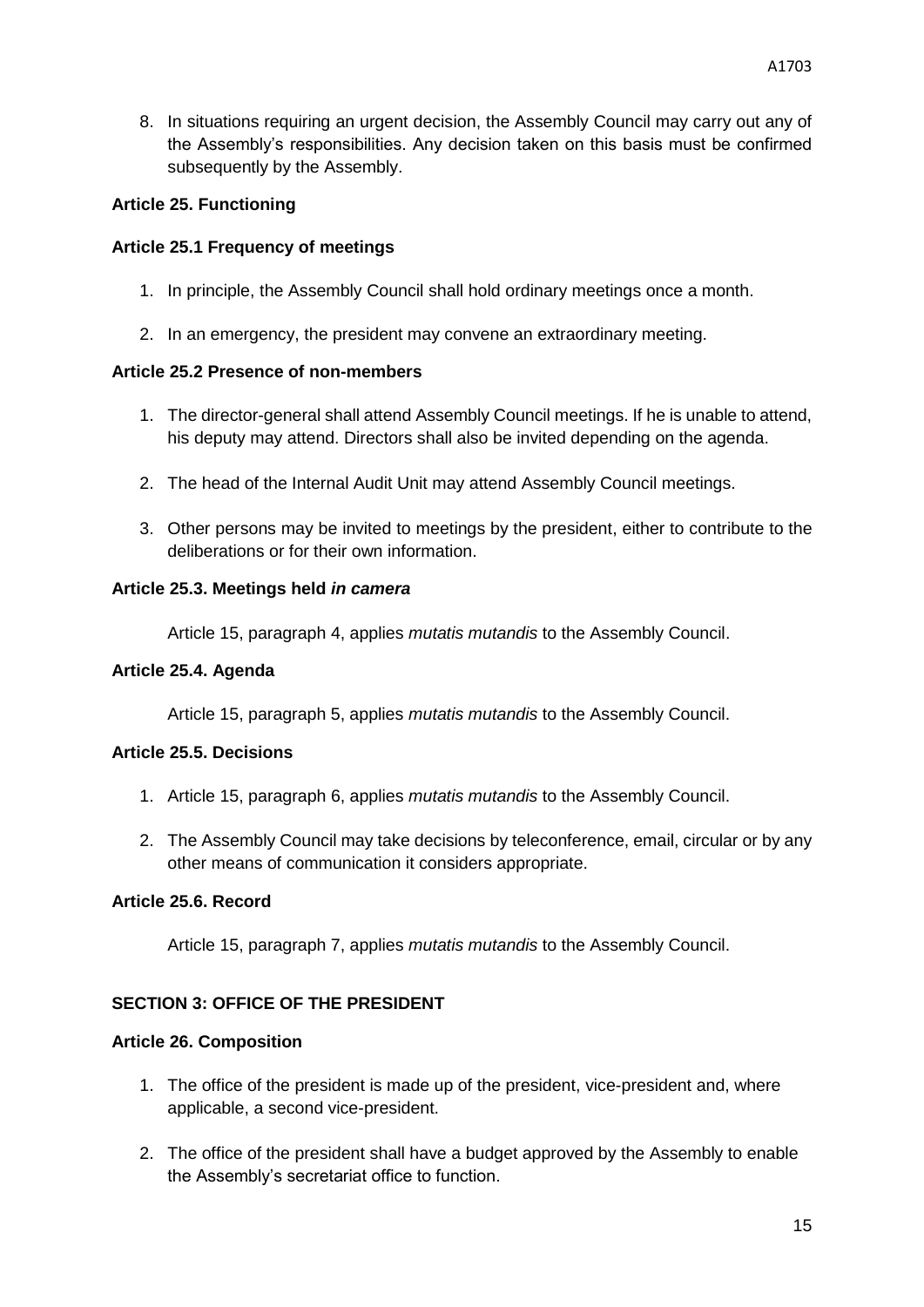## <span id="page-16-0"></span>**Article 27. President's duties and responsibilities**

- 1. The president represents the ICRC and assumes primary responsibility for its relations with outside bodies, in particular through humanitarian diplomacy.
- 2. As chair of the Assembly and the Assembly Council, the president ensures that the responsibilities assigned to these two bodies remain under their control and closely monitors the running of the ICRC.
- 3. The president is responsible for developing the institutional strategy and proposing it to the Assembly.
- 4. The president shall attend all meetings of ICRC bodies, except for the Internal Audit Unit, to the extent that he considers this useful. He may also attend meetings of the standing commissions and working groups.

## <span id="page-16-1"></span>**Article 28. Vice-presidents' roles**

- 1. The vice-president and, where applicable, a second vice-president, assist the president in carrying out his duties.
- 2. The vice-president shall substitute for the president when he is absent or unable to carry out his duties, and when he so requests.

## <span id="page-16-2"></span>**Article 29. Election and consecutive terms of office**

- 1. The president, vice-president and second vice-president shall be elected by the Assembly for a four-year term. They may serve for no more than three four-year terms.
- 2. If the person elected is already a member, his term of office as member shall not affect his term of office as president or vice-president, as set out in the preceding paragraph. However, if he remains a member after his term of office as president ends, that term shall be taken into account.
- 3. The candidates shall not vote in the election.
- 4. There shall be a separate election for the president and each vice-president.
- 5. The Assembly shall elect the president, vice-president and other vice-presidents using the procedure set out in Article 14, paragraph 3.

## <span id="page-16-3"></span>**Article 30. Special envoy's mandate and other mandates**

The president may appoint a member to represent him as a special envoy for missions with a specific mandate or a fixed term, or entrust him with any other mandate.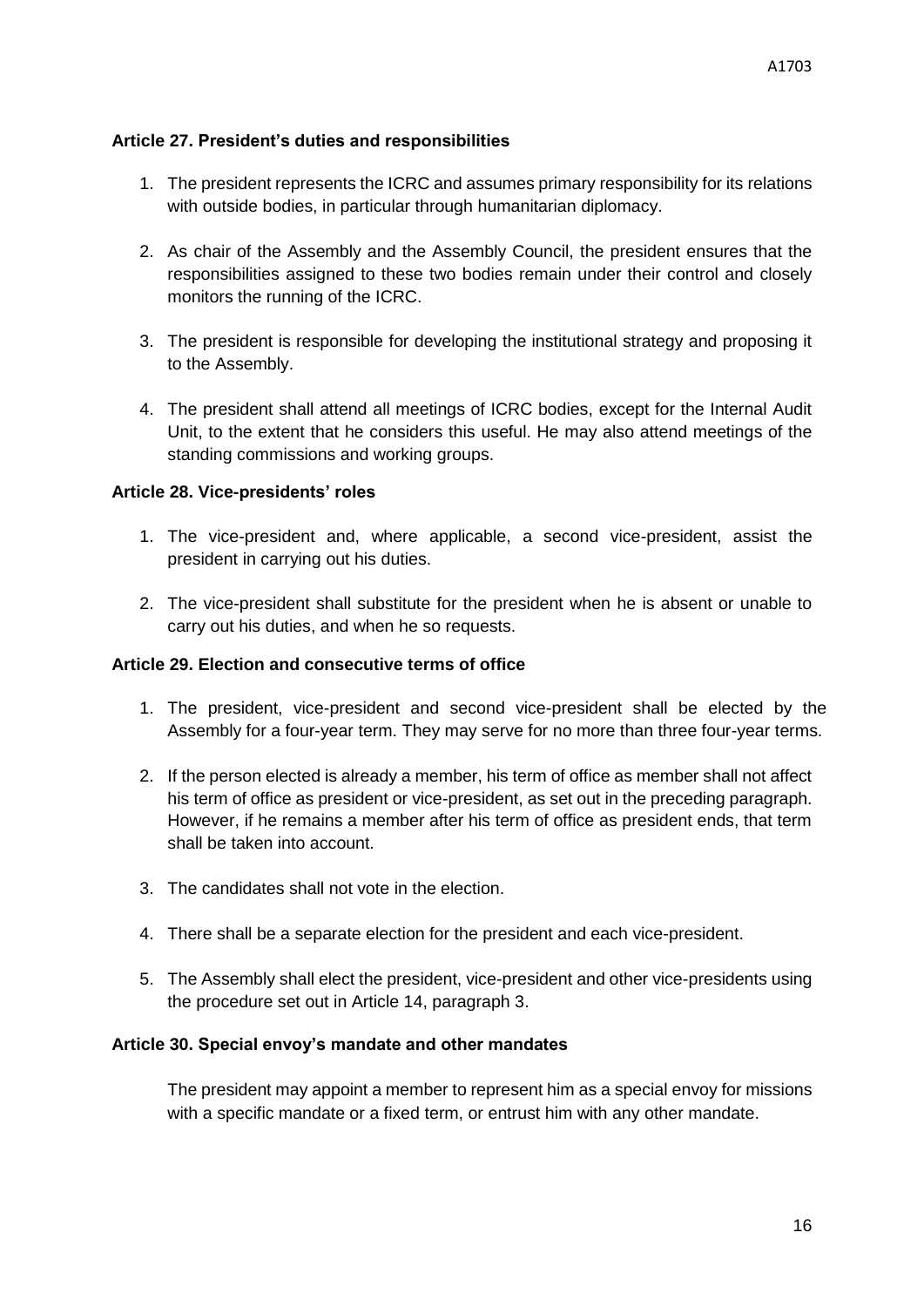## <span id="page-17-0"></span>**SECTION 4: DIRECTORATE**

## <span id="page-17-1"></span>**Article 31. Definition**

The Directorate is the ICRC's executive body. It directs the administration, which comprises all ICRC staff, except for the Internal Audit Unit. It is responsible for running the administration and ensuring the ICRC's operational effectiveness.

## <span id="page-17-2"></span>**Article 32. Composition**

- 1. The Directorate shall comprise the director-general and between three and seven directors.
- 2. If a member of the Directorate is absent, he shall be represented by his deputy.

## <span id="page-17-3"></span>**Article 33. Appointment and consecutive terms of office**

- 1. The director-general is appointed by the Assembly (from among the candidates proposed by the president).
- 2. The directors are appointed by the Assembly (from among the candidates proposed by the director-general in consultation with the president).
- 3. The director-general and the directors are appointed for a four-year term, renewable once. At the end of those two terms, exceptionally, they may be appointed for a third term.
- 4. The candidate must be appointed by a simple majority of ICRC members. A person who has not obtained the requisite majority may subsequently be renominated for election. The election has no effect unless the person elected agrees to it.
- 5. Members who are unable to attend the meeting at which the election is held are entitled to vote by post using the procedure set out in Article 14, paragraph 3(2).

## <span id="page-17-4"></span>**Article 34. Duties and responsibilities**

## <span id="page-17-5"></span>**Article 34.1. Director-general's duties and responsibilities**

- 1. The director-general shall chair meetings of the Directorate and be responsible to the Assembly for its activities.
- 2. He shall coordinate the work of ICRC staff.
- 3. He shall serve as the main officer with whom the president engages in a regular and structured dialogue about the organization's affairs.

## <span id="page-17-6"></span>**Article 34.2. Responsibilities and tasks of the Directorate**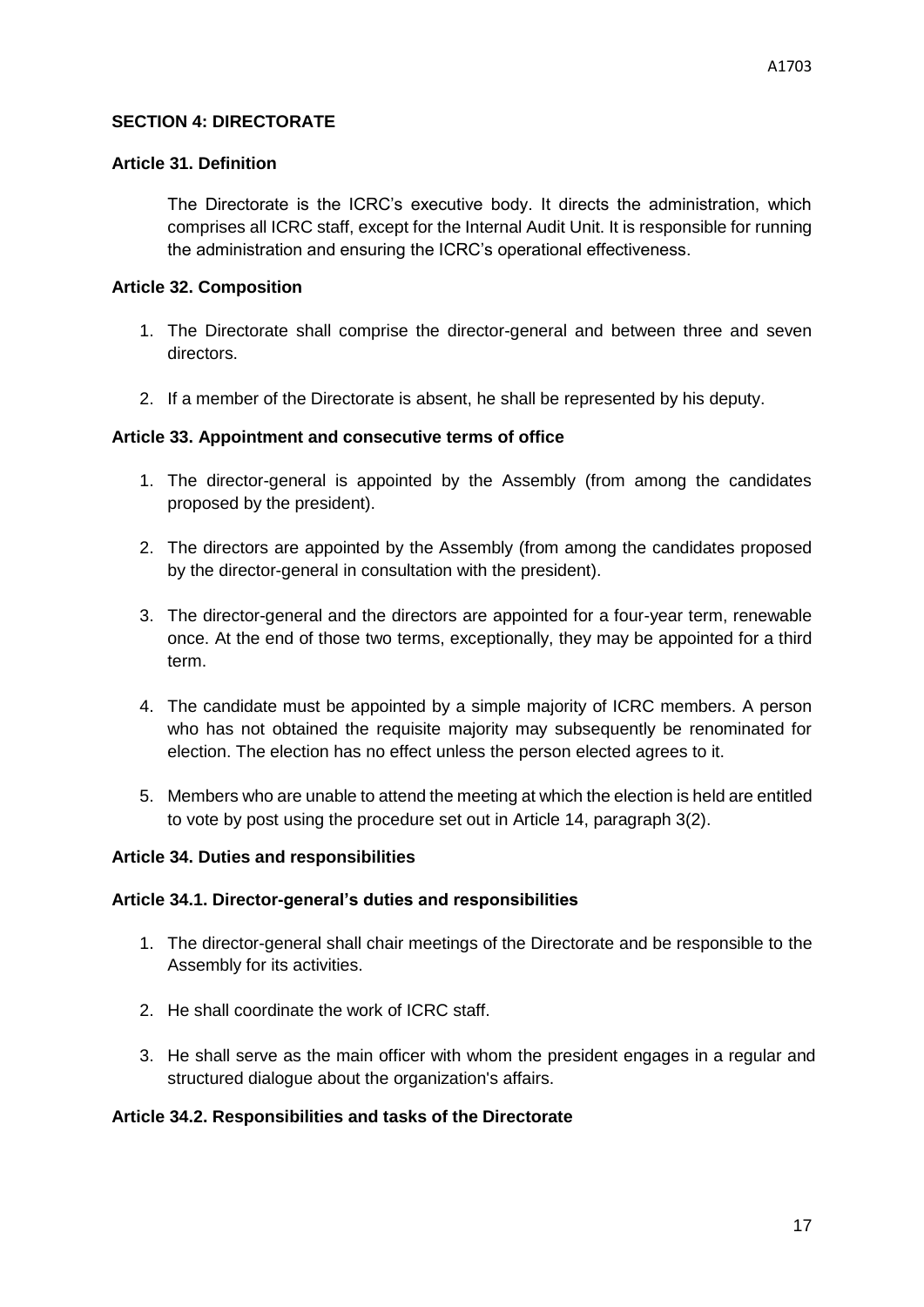- 1. The Directorate shall ensure the implementation of the institutional strategy, the annual objectives, and the decisions adopted by the Assembly, the Assembly Council and the Internal Audit Unit. It shall report regularly to these bodies on its activities.
- 2. It shall ensure the effective management of the ICRC, in particular by:
	- (a) deciding on the structures and methods to be used to organize ICRC staff;
	- (b) setting the objectives for subordinate structures;
	- (c) implementing human resources policies and strategies;
	- (d) ensuring the preparation of guidelines for the sound management of human resources;
	- (e) ensuring the optimal management of financial resources and drawing up the financial statements each year;
	- (f) implementing an internal oversight system.
- 3. It shall prepare and submit:
	- (a) the ICRC's annual objectives and budget for approval by the Assembly;
	- (b) budget extensions for approval by the Assembly Council.
- 4. The Directorate shall appoint:
	- (a) the employer's representatives on the joint commissions and committees;
	- (b) the heads of delegations, in consultation with the president;
	- (c) the chief ombudsman (from among the candidates proposed by the joint selection committee);
	- (d) the managers reporting directly to the directors.

# <span id="page-18-0"></span>**Article 35. Functioning**

# <span id="page-18-1"></span>**Article 35.1. Frequency of meetings**

The Directorate shall meet at regular intervals and on an ad hoc basis if needed.

# <span id="page-18-2"></span>**Article 35.2. Presence of non-members**

- 1. The director-general, the directors, their deputies and the secretary to the Directorate shall attend Directorate meetings.
- 2. The head of the Internal Audit Unit may attend Directorate meetings.
- 3. The Directorate may invite to a meeting any staff member whose presence is considered necessary to the deliberations on the agenda.

# <span id="page-18-3"></span>**Article 35.3. Meetings held** *in camera*

Article 15, paragraph 4, applies *mutatis mutandis* to the Directorate.

# <span id="page-18-4"></span>**Article 35.4 Agenda**

Article 15, paragraph 5, applies *mutatis mutandis* to the Directorate.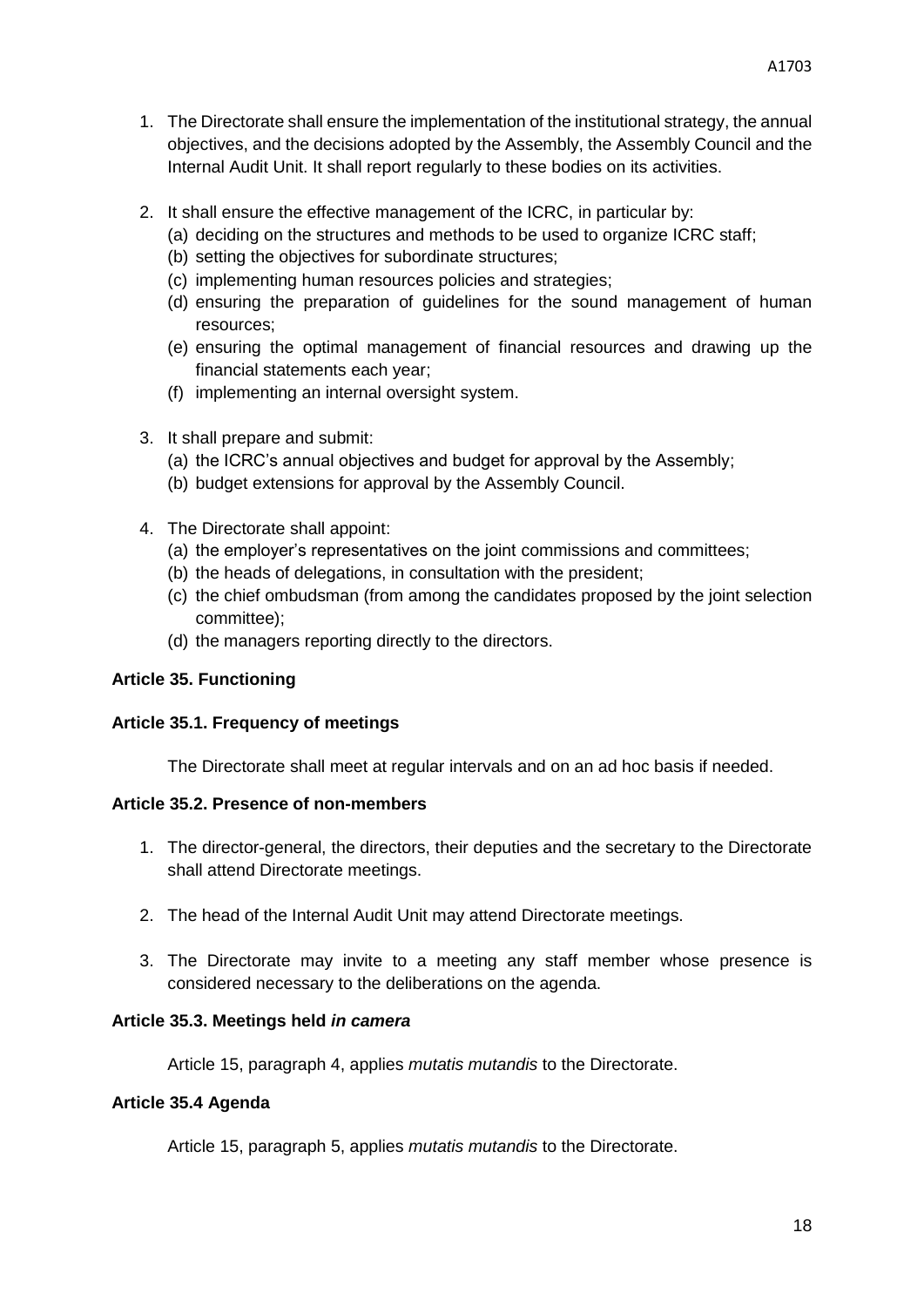#### <span id="page-19-0"></span>**Article 35.5. Decisions**

- 1. Article 15, paragraph 6, applies *mutatis mutandis* to the Directorate.
- 2. The Directorate may take decisions by teleconference, email, circular or by any other means of communication it considers appropriate.

## <span id="page-19-1"></span>**Article 35.6. Record**

Article 15, paragraph 7, applies *mutatis mutandis* to the Directorate.

## <span id="page-19-2"></span>**Article 36. Assessment of the Directorate**

- 1. The president shall assess the director-general's performance each year. After a direct discussion with the person concerned, he shall inform the Assembly of the results of the assessment.
- 2. The director-general shall assess the directors' performance each year. After a discussion with the persons concerned, he shall inform the president and the Assembly of the results of the assessment.

## <span id="page-19-3"></span>**Article 37. Ombuds office**

- 1. This office is headed by the chief ombuds officer. It is made up of ombuds officers whose responsibilities are distributed by geographical areas, and of supporting ombuds officers based in the delegations and at headquarters.
- 2. The office's mandate requires it to anticipate and resolve disputes between staff members arising in the course of their work, by offering mediation to the staff concerned and promoting practical solutions. All ICRC staff members benefit from its services. The independence, impartiality, informal character and confidentiality of its work are guaranteed.
- 3. Cases may be referred to the ombuds officer by the persons concerned or their hierarchical superiors. The office may also act on its own initiative.
- 4. The ombuds office conducts informal reviews at all hierarchical levels and shares its observations with the Directorate.
- 5. The chief ombuds officer is appointed by the director-general from among the candidates proposed by a joint selection committee composed of representatives of senior management and of the Staff Association Committee (COMAP).
- 6. The chief ombuds officer shall present a report to the Joint Committee and the Assembly once a year.

## <span id="page-19-4"></span>**SECTION 5: INTERNAL AUDIT UNIT**

## <span id="page-19-5"></span>**Article 38. Definition**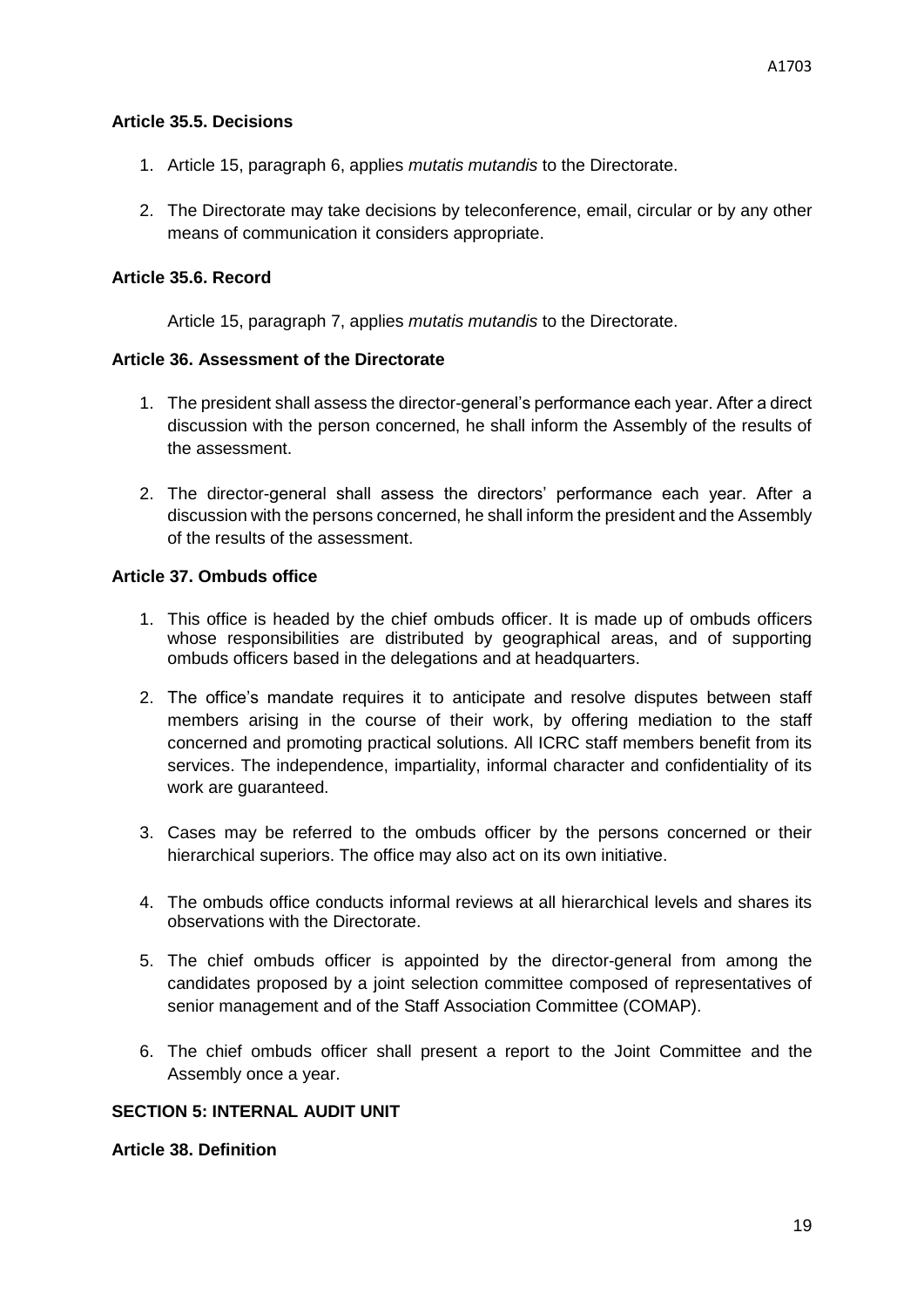- 1. The Internal Audit Unit is an internal oversight body which assesses, independently of senior management, the extent to which the ICRC is in control of its activities.
- 2. The Internal Audit Unit is one of the components of the system of internal oversight, which is implemented at three levels, namely by:
	- (a) the Assembly, aided by the Audit Commission, which is ultimately responsible for oversight;
	- (b) the Directorate, which takes on internal oversight; and
	- (c) the Internal Audit Unit.

## <span id="page-20-0"></span>**Article 39. Composition**

- 1. The Internal Audit Unit is composed of the head of the Unit and his team.
- 2. The Unit shall have a budget approved by the Assembly in order to constitute its staff and implement its annual audit plan.

## <span id="page-20-1"></span>**Article 40. Appointment and consecutive terms of office**

- 1. The Assembly shall appoint the head of the Internal Audit Unit after receiving advice from the Audit Commission.
- 2. The head of the Internal Audit Unit shall be appointed for a four-year term, renewable once. At the end of those two terms, exceptionally, they may be appointed for a third term.

## <span id="page-20-2"></span>**Article 41. Responsibilities and tasks**

- 1. The Internal Audit Unit shall assess the adequacy of risk management, verification and monitoring, the goal being reasonable confidence that these processes enable the ICRC to achieve its objectives. It shall report directly to the Assembly.
- 2. The Internal Audit Unit's work covers the entire ICRC. The Unit head shall determine freely and independently the scope of his auditing work.
- 3. The head of the Internal Audit Unit shall submit an annual audit plan to the Assembly. He shall be responsible for implementing the plan as approved by the Assembly.
- 4. The Unit head may submit to the Assembly, the Assembly Council or the president any proposal liable to improve the functioning of the ICRC.
- 5. By means of a systematic, methodical approach, the Internal Audit Unit shall ensure that:
	- (a) the objectives are fixed and risks associated with those objectives are identified and managed effectively;
	- (b) the ICRC's resources are acquired in an economical manner, used efficiently, and afforded adequate protection;
	- (c) consideration is given to security, both for persons and for material objects;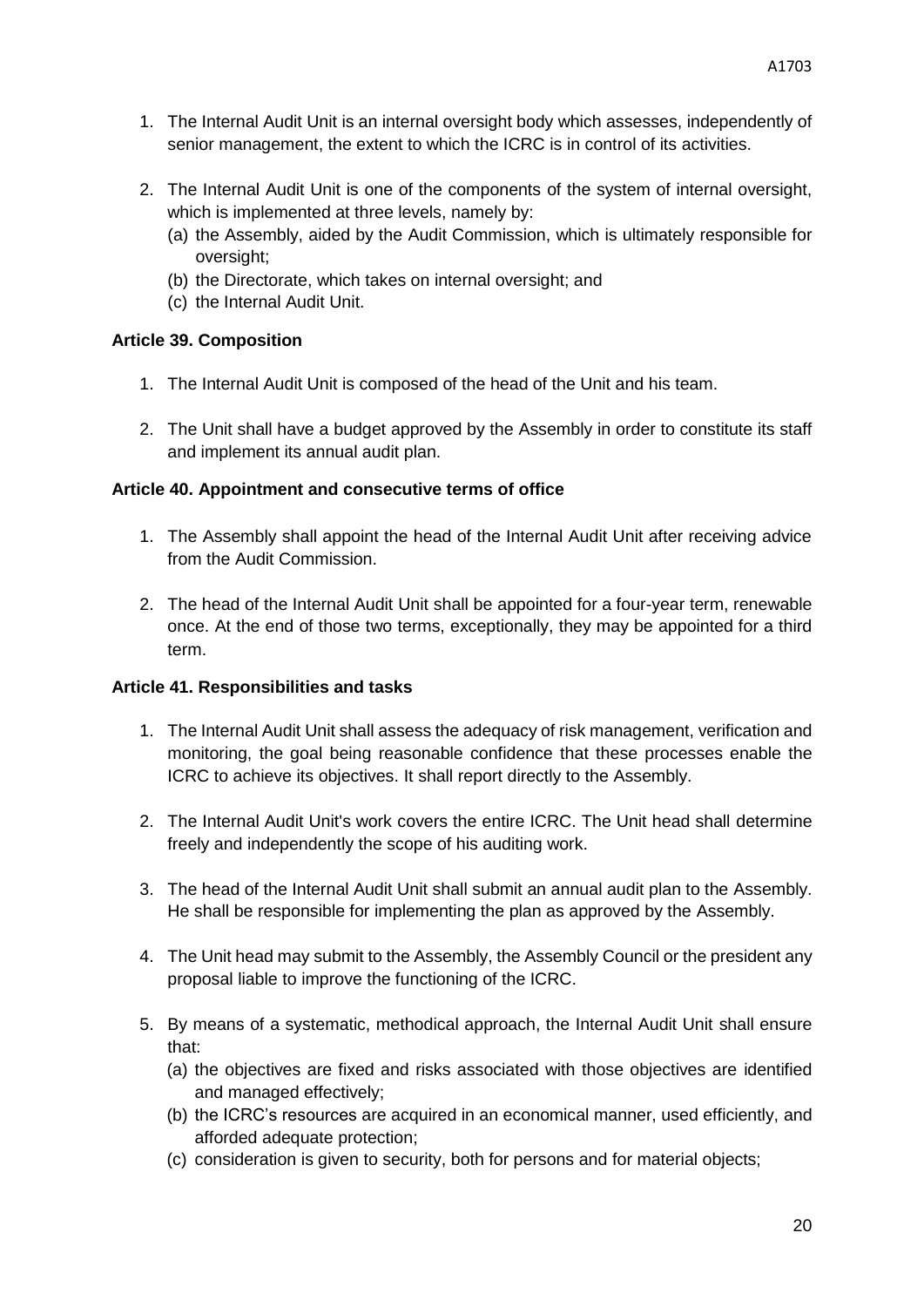- (d) operational and financial information is relevant and reliable and is communicated transparently both inside and outside the ICRC.
- 6. The Internal Audit Unit shall support the ICRC's work by:
	- (a) furnishing the Directorate with counsel and opinion;
	- (b) carrying out the specific tasks assigned to it by the Assembly, the Audit Commission, the Assembly Council and the president.
- 7. The head of the Internal Audit Unit or his deputy shall:
	- (a) be entitled to attend any ordinary meeting of the Assembly, Assembly Council, Directorate and working groups;
	- (b) have unlimited access to any ICRC post, person, correspondence, file or object, without requesting prior permission;
	- (c) serve as secretary of the Audit Commission.
- 8. The head of the Internal Audit Unit shall report to:
	- (a) the bodies which have assigned him tasks, and in all cases to the ICRC president, with whom he shall maintain a regular dialogue;
	- (b) the Assembly, at least once a year, on the general conduct of his mandate;
	- (c) the Audit Commission on developments arising from his reports, studies and notes.

## <span id="page-21-0"></span>**Article 42. Assessment**

The chair of the Audit Commission and the president shall assess the performance of the head of the Internal Audit Unit each year. This shall be a retrospective assessment, while also helping to define the goals for the following year. After a direct discussion with the person concerned, they shall inform the Assembly of the results of the assessment.

## <span id="page-21-1"></span>**SECTION 6: DATA PROTECTION INDEPENDENT CONTROL COMMISSION**

## <span id="page-21-2"></span>**Article 43. Definition**

The Data Protection Independent Control Commission (Data Protection Commission) is the ICRC body responsible for checking, independently of the other bodies and the Administration, that the ICRC's processing of personal data complies with its internal rules on data protection and other applicable rules, and for ruling on the rights of individuals when their cases or other data-protection cases are referred to it.

## <span id="page-21-3"></span>**Article 44. Composition**

The Data Protection Commission is composed of three to five members as follows:

- (a) three members of the Assembly
- (b) two data-protection experts from outside the ICRC, one of whom chairs the Commission.

## <span id="page-21-4"></span>**Article 45. Election, appointment and consecutive terms of the office of members of the Data Protection Commission**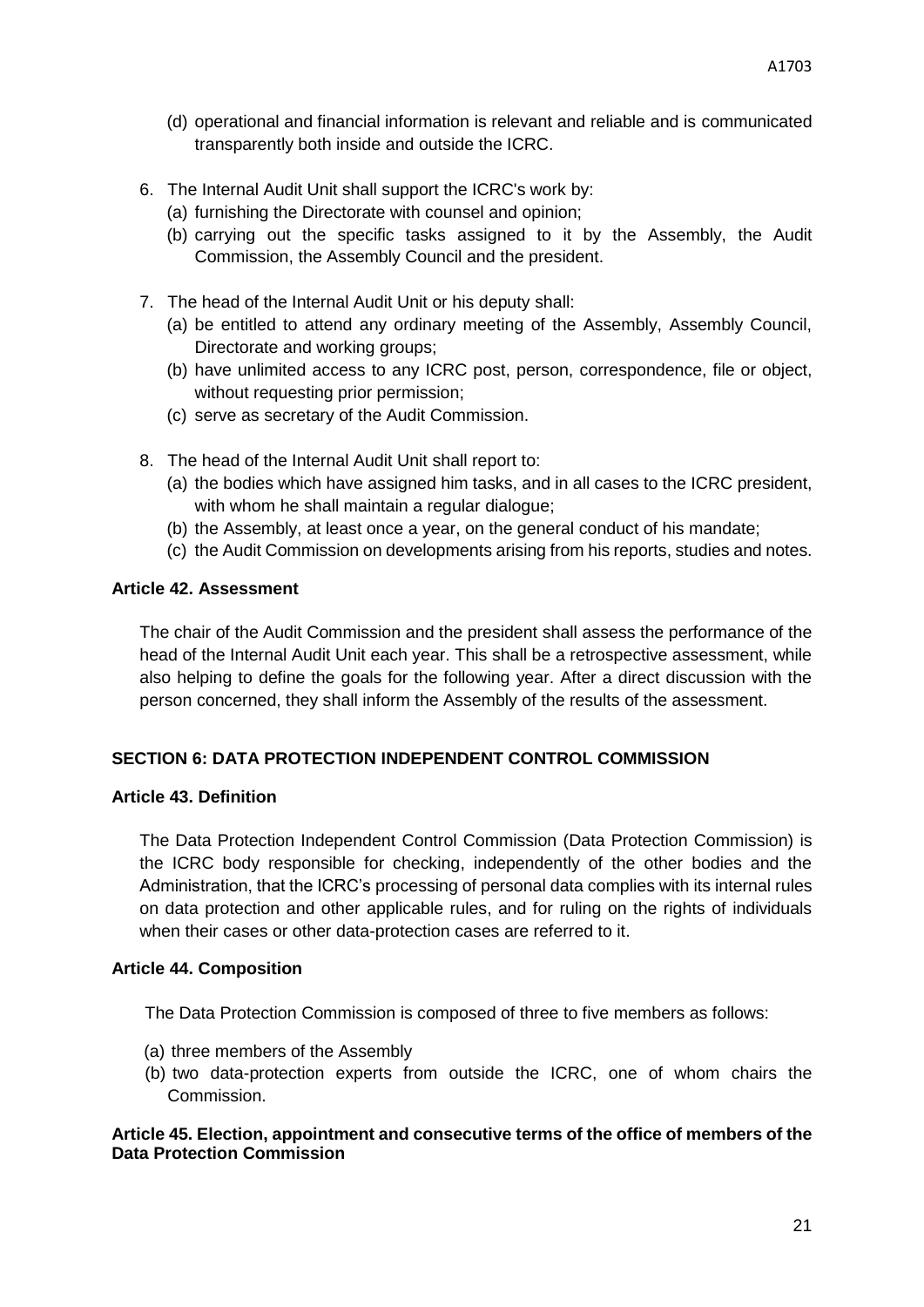The Assembly shall elect three members of the Assembly to the Data Protection Commission. There shall be a separate election and re-election for each member of the Commission. The election of the members of the Commission shall be done by secret ballot by a simple majority of Assembly members.

The Assembly shall appoint the two outside experts and designate one of them to chair the Commission based on the proposals of the members of the Commission from the Assembly.

The members of the Commission shall be elected and the outside experts appointed for a four-year term, renewable once or, for the ICRC members, until the end of their ICRC term of office.

#### <span id="page-22-0"></span>**Article 46. Responsibilities and tasks**

The Data Protection Commission shall carry out the tasks set out in the ICRC's internal rules on data protection, namely:

- (a) ruling on individual cases referred to it;
- (b) coming up with recommendations on its own initiative on the basis of the individual cases it handles or matters referred to it;
- (c) coming up with recommendations on any matter on which its views are sought.

The Data Protection Commission shall have free and unrestricted access to all information and documents, and all information-processing systems, irrespective of the processing location, type or medium.

Individuals and entities consulted by the Commission are obliged to collaborate with it in the discharge of its duties.

The Commission's decisions about individual cases shall be binding for the ICRC.

#### <span id="page-22-1"></span>**Article 47. Budget and resources**

The Data Protection Commission shall have the budget and resources to operate independently.

#### <span id="page-22-2"></span>**Article 48. Functioning and procedures**

The Data Protection Commission shall determine its own rules for its functioning and procedures, in accordance with the Internal Regulations of the ICRC.

#### <span id="page-22-3"></span>**Article 49. Assessment and report**

Once a year, the Data Protection Commission shall carry out a self-assessment of its activities, analysing in particular:

- (a) its organization and working methods;
- (b) the resources available for it to carry out its mandate;
- (c) the degree of cooperation between its members;
- (d) synergies with other bodies.